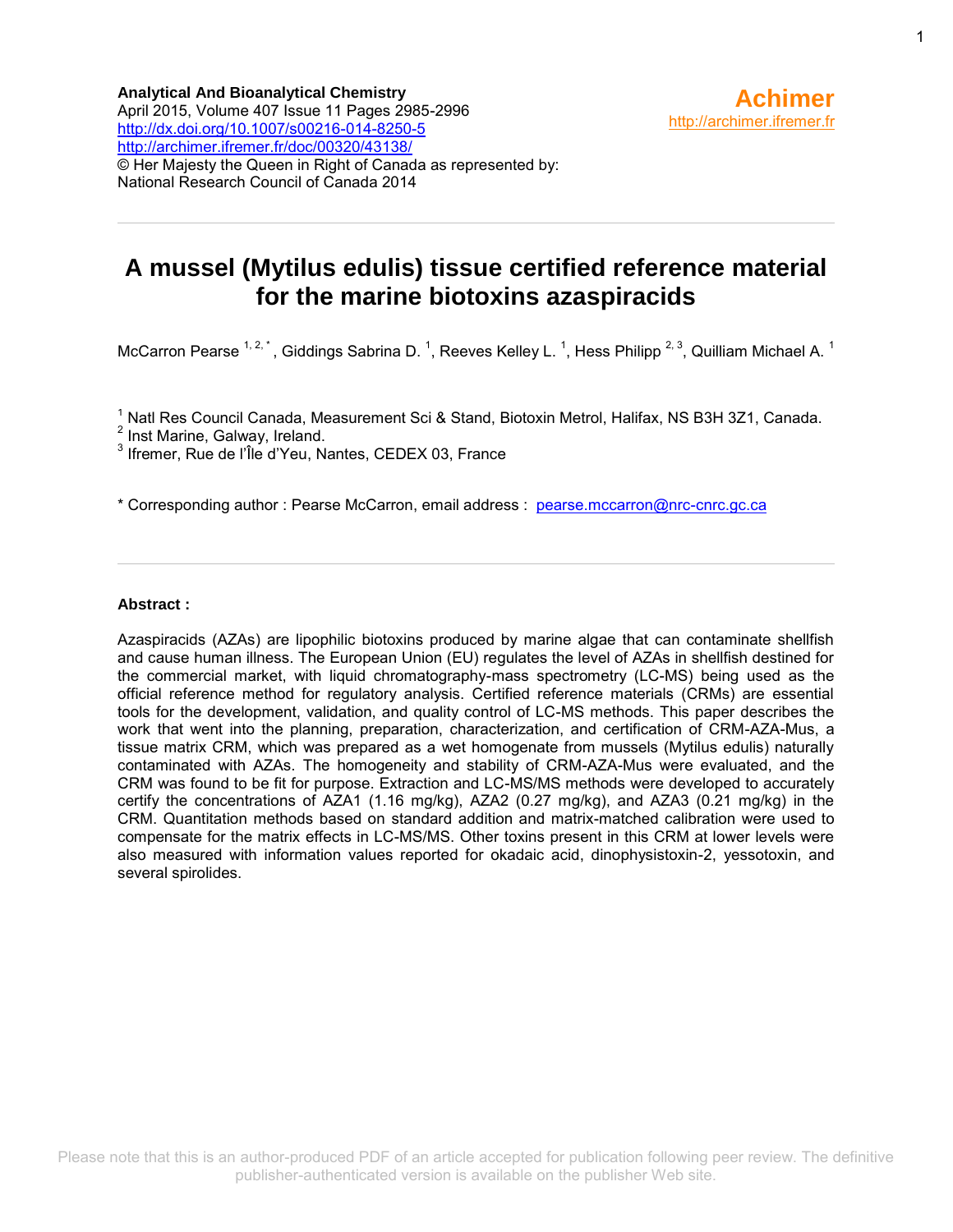

**Keywords** : Azaspiracids, Seafood safety, Matrix certified reference material, Liquid chromatographymass spectrometry, Matrix effects

Please note that this is an author-produced PDF of an article accepted for publication following peer review. The definitive publisher-authenticated version is available on the publisher Web site.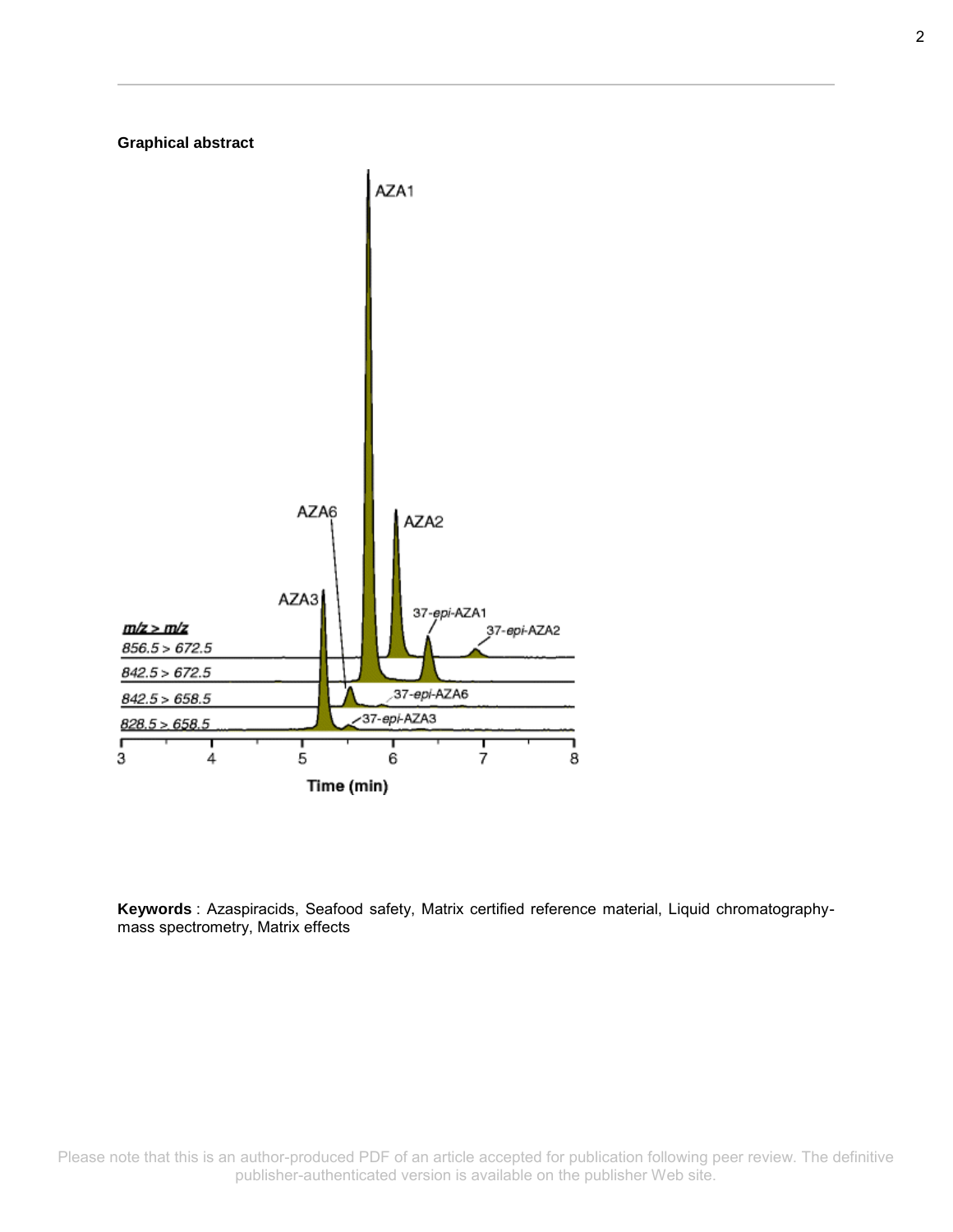# **1 Introduction**

In 1995, several people developed a gastrointestinal illness following consumption of mussels (*Mytilus edulis*) harvested off the coast of Ireland [\[1\]](#page-23-0). The illness was eventually attributed to azaspiracids (AZAs), a very potent class of previously unreported marine biotoxins [\[2](#page-23-1)[,3\]](#page-23-2). The structure of AZA1 was reported in 1998 [\[2\]](#page-23-1) and then revised in 2004 [\[4\]](#page-23-3). Subsequently, much work has been completed on the identification and structural elucidation of a host of AZA analogues and isomers [\[4-9\]](#page-23-3). The structures of AZA1-10 are shown in Fig. 1. AZAs have been found in many locations including Western Europe [\[10-13\]](#page-23-4), North West Africa [\[14\]](#page-23-5), North America [\[15\]](#page-24-0) and in Japan [\[16\]](#page-24-1). AZAs are produced by *Azadinium spinosum*, a small dinoflagellate first isolated from the North Sea [\[17,](#page-24-2)[18\]](#page-24-3), which was later found in Western Europe [\[19\]](#page-24-4). The major AZA structural variants are produced either directly by *Azadinium spinosum*, through metabolism in shellfish, or by conversion during processing of shellfish [\[19-21\]](#page-24-4).

The regulated AZAs are resistant to cooking [\[22\]](#page-24-5), making it essential that shellfish are strictly monitored to ensure the safety of consumers and the production industry. Only AZA1-3 have been found to be of toxicological importance [\[2](#page-23-1)[,8\]](#page-23-6) and the regulatory limit of 160 mg/kg (expressed as AZA1 toxic equivalents) has been set by the European Union [\[23\]](#page-24-6). A report by the European Food Safety Authority suggested that these limits should be reduced [\[24\]](#page-24-7).

The traditional mouse bioassay does not provide the required sensitivity, selectivity or accuracy to adequately implement the regulatory limit for AZAs [\[25\]](#page-24-8). An amendment to the EU regulation regarding testing methods [\[26\]](#page-24-9) has designated liquid chromatography-mass spectrometry (LC-MS) as the official reference method for determination of AZAs in shellfish. A number of alternative methods for AZA analysis have also been reported [\[27,](#page-24-10)[28\]](#page-24-11).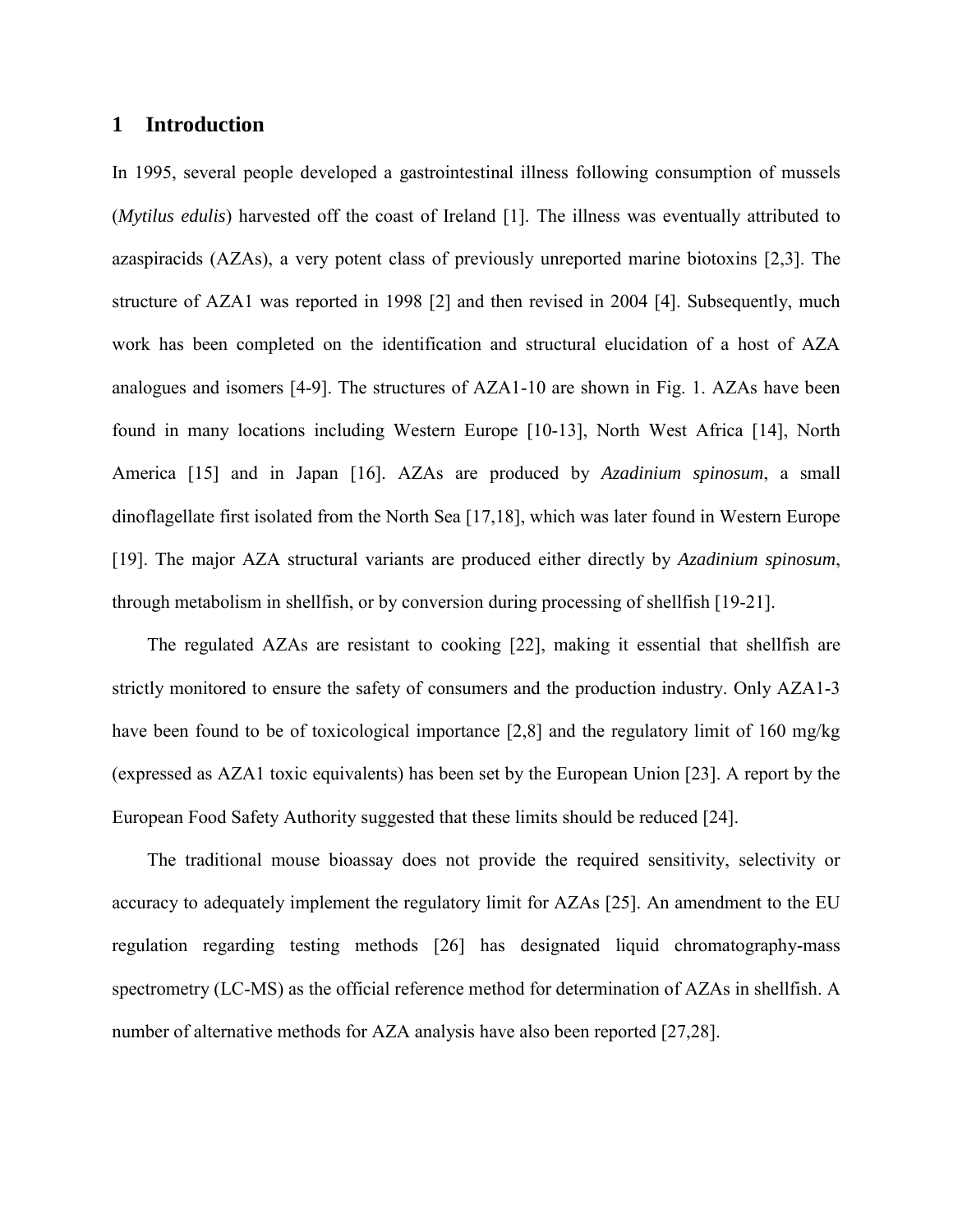Reference materials (RMs) are important for the development and quality control of analytical methods such as LC-MS. Certified reference material (CRMs) are essential for validation and assessment of analytical determinations and for establishing accuracy and traceability. Considerable efforts have been made in the production of AZA calibration standards [\[29](#page-25-0)[,30\]](#page-25-1) and the availability of pure standard CRMs for AZA1-3 for instrument calibration for several years has facilitated the implementation of LC-MS methods for regulatory monitoring programs. Up until this point, however, there has not been a matrix CRM available for AZAs. Indeed, the availability of matrix CRMs for all classes of shellfish toxins has been somewhat limited with the National Research Council providing mussel tissue CRMs for domoic acid and okadaic acid. More recently an oyster tissue CRM for paralytic shellfish toxins has been produced by CEFAS [\[31\]](#page-25-2). Matrix CRMs are designed to assess the performance of entire analytical methods, including: testing of extraction methods; assessment of matrix effects associated with a particular method; and evaluation of the accuracy of the final measurement or determination step. Ideally, matrix CRMs for seafood toxins should be prepared from naturally contaminated tissues.

This paper describes the planning, preparation and certification of a mussel (*Mytilus edulis*) matrix CRM for AZAs. The homogeneity and stability of the candidate CRM was assessed. Extraction, calibration and LC-MS analysis methods were developed to ensure the highest degree of accuracy when assigning values to the CRM, and uncertainties were assigned following standardized ISO procedures. Finally, CRM-AZA-Mus was screened for the presence of other common lipophilic toxins.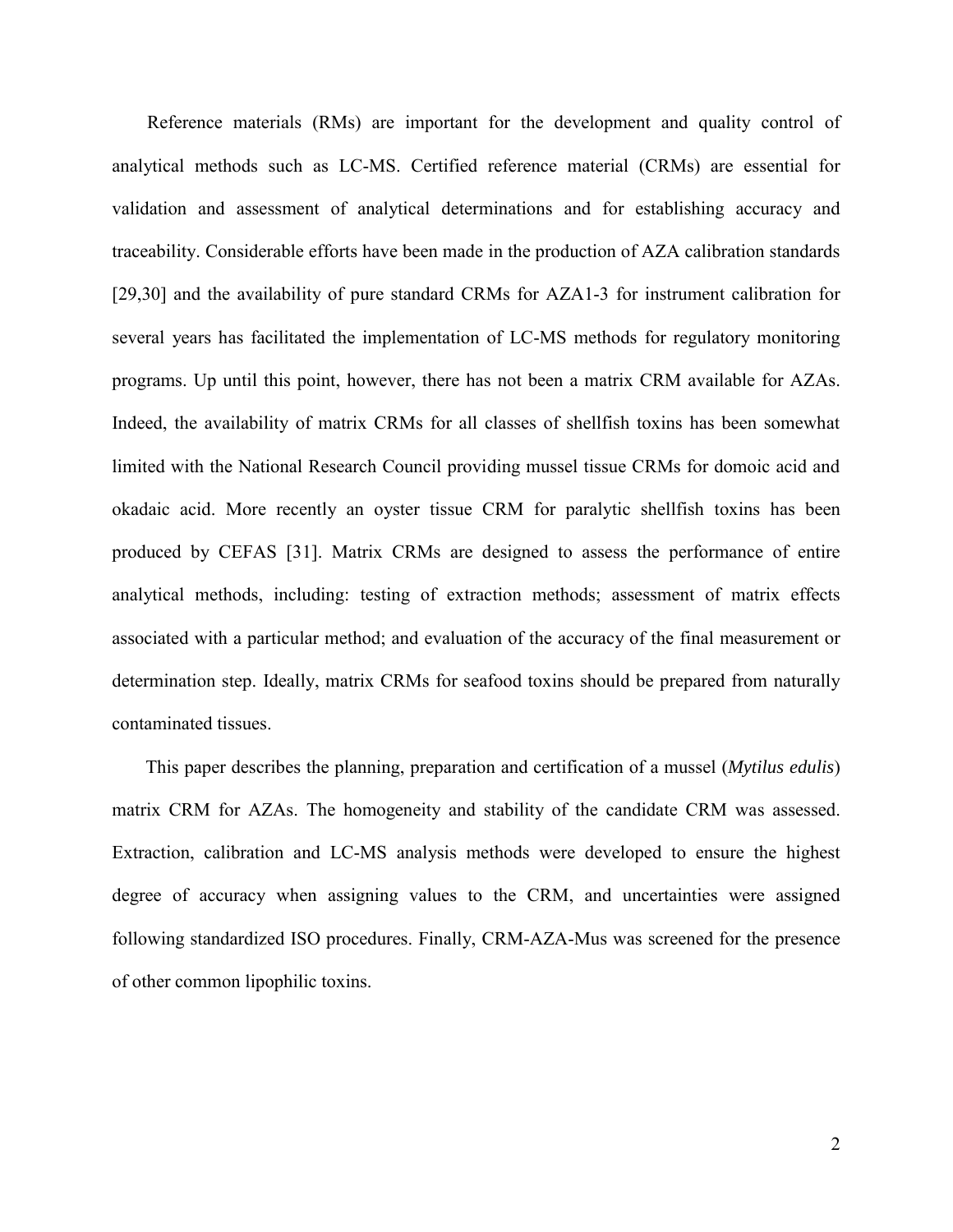# **2 Material and Methods**

#### **2.1 Chemicals and reagents**

HLPC grade acetonitrile, glass-distilled methanol (MeOH), hydrochloric acid (HCl) and sodium hydroxide (97%) (NaOH) were obtained from Caledon (Georgetown, ON, Canada). Formic acid (>98% ACS grade) was obtained from EMD (Gibbstown, NJ, USA). Ammonium formate (99%), ammonium acetate (99%), pepsin (porcine gastric mucosa, ≥2,500 units/mg protein), ethoxyquin, oxytetracylcine, erythromycin and ampicillin were obtained from Sigma-Aldrich (Oakville, ON, Canada). Bakerbond C8-bonded silica (40 µm) was obtained from Mallinckrodt Baker Inc. (Philipsburg, N.J., USA). All water used was purified with a Milli-Q water purification system (Millipore Corp., Billerica, MA, USA) (18.2 M $\Omega$  cm at 25 °C; <1 ppb TOC).

Certified calibration solutions of AZA1-3, okadaic acid (OA), dinophysistoxin-1 (DTX1), DTX2, 13-desmethylspirolide-C (13-desMe-SPX-C), pectenotoxin-2 (PTX2), and yessotoxin (YTX) were provided by the National Research Council of Canada (NRCC, Halifax, NS, Canada). A blank mussel tissue CRM (CRM-Zero-Mus) was also provided by NRCC.

## **2.2 Heat treatment studies**

Uncooked mussels harvested in Bantry Bay (2001, Southwest Ireland) were removed from freezer storage (-20°C) and defrosted before shucking. Whole flesh was removed and homogenized using a Waring blender. Aliquots (2 g) were transferred to 5 ml glass reaction tubes (Wheaton, Millville, NJ, USA). The tubes were sealed tightly with PVDC lined screw caps and aliquots ( $n=3$ ) were heated for 10 min in an oil bath at temperatures ranging from 50 °C to 150 °C in 10 °C increments.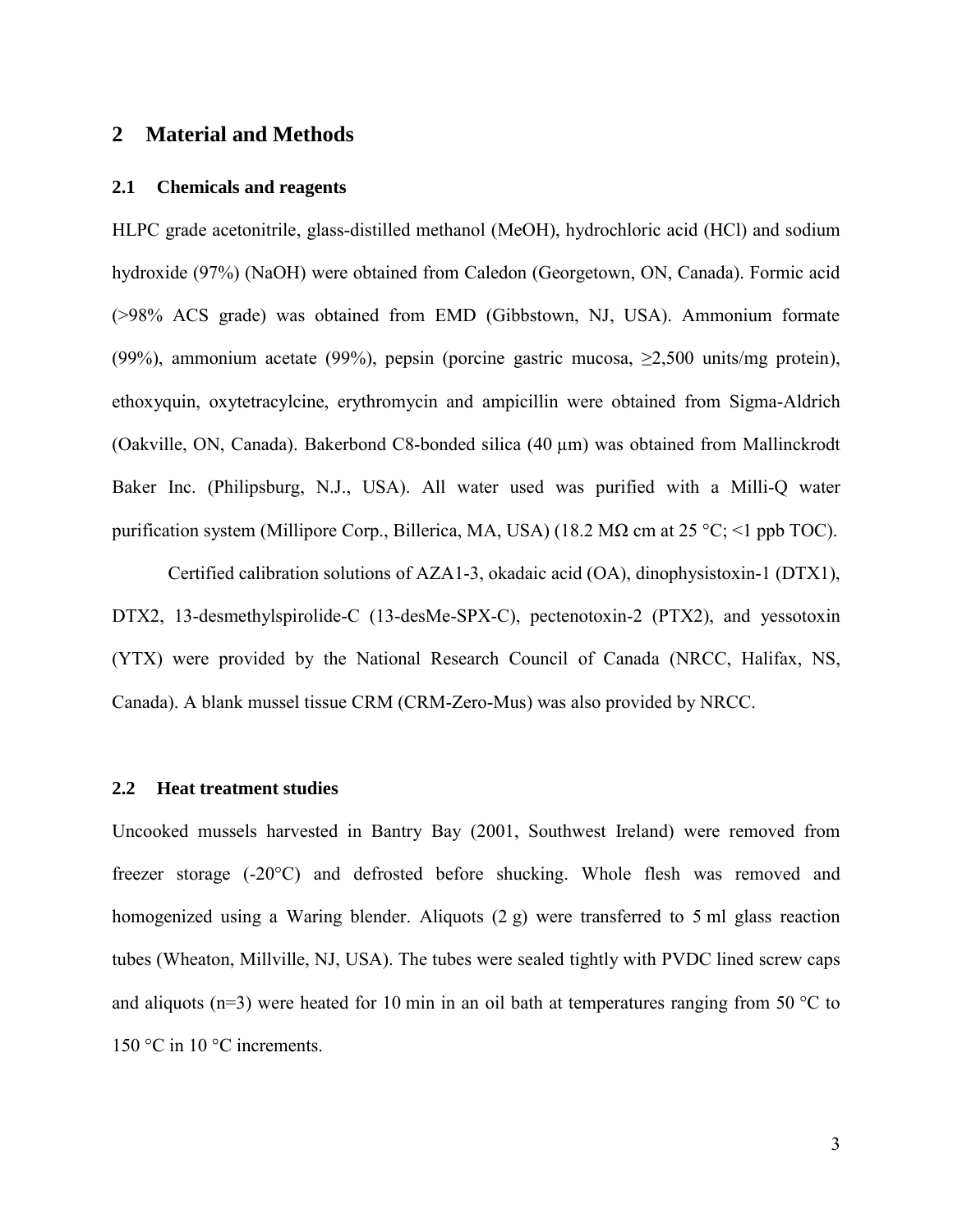To determine if AZA decarboxylation was complete in the stock mussel tissues a separate trial was conducted in which a sample of the steam cooked Bruckless mussel tissue (Donegal, Ireland, 2005) was allowed to thaw and then placed in an oven at 95 °C for 20 min. Prior to heating the tissue temperature was 9.5 °C and afterwards it was 80 °C.

### **2.3 Preparation of CRM-AZA-Mus**

The AZA-contaminated mussels were retrieved from Bruckless, Donegal, Ireland in September 2005. The mussels were steam cooked immediately after harvesting, vacuum packed in 1 kg lots and stored at -20 °C until use. AZA-free mussels were harvested from New London Bay, Prince Edward Island, Canada, in April 2005. These mussels were also steam cooked prior to storage at  $-20$  °C.

AZA-contaminated (6.58 kg) and AZA-free tissues (13.2 kg) were combined by passing through a Comitrol 3600 food cutter (Urschel Laboratories Inc., Valparaiso, IN, USA) equipped with 020-020 blades a total of three times. The Comitrol was rinsed with 1 kg of water after the second and third passes and this was combined with the homogenate. The Comitrol was then fitted with 010-010 cutting blades and the homogenate was passed through while mixing in an additional 5.26 L of water. Stabilisers (6.5 g each of ethoxyquin, erythromycin, oxytetracycline and ampicillin) were mixed with 3.58 L of water and then added to the homogenate before two final passes through the Comitrol (010-010) with an additional 2.47 L of water. The material was collected in two separate 25 L containers and the moisture content determined to be 85% using an OHAUS moisture determination balance (Cole-Parmer, IL, USA). Both containers of homogenate were blended using a Polytron<sup>™</sup> (Kinematica, Lucerne, Switzerland) (5,000 rpm, 10 min) before degassing and storing overnight at 4 °C. The next day the tissues were degassed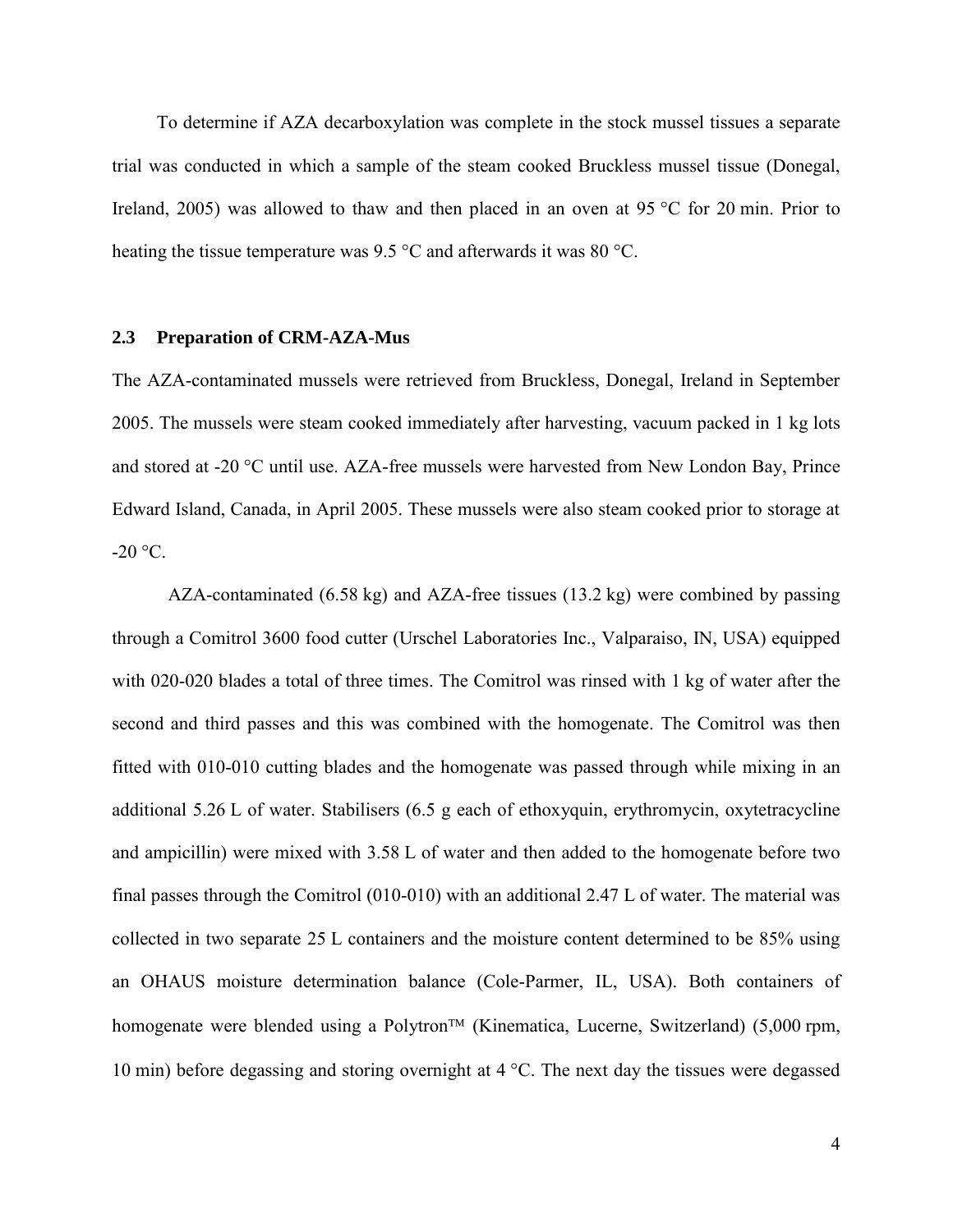under vacuum and  $N_2$  was bubbled through the homogenate prior to re-combining. The homogenate was then transferred to a container equipped with a mechanical stirrer (Lightnin Labmaster Mixer, L1U1O-A200, Cole Parmer, IL, USA) set at 750 rpm. This container was inturn placed in larger container with ice in order to avoid heating and evaporation of water from the homogenate during the dispensing step. A Masterflex dispensing pump (Cole Parmer) was calibrated to dispense 8 g (7.9 - 8.2 g) of homogenate into 10 mL polypropylene bottles. Filled bottles were purged with argon before hermetically sealing with strips of trilaminate foil using a MKIII heat-sealing machine (SiS Ltd., Chadwicks of Bury, UK). The bottles were then labeled, screw capped and stored at -20 °C. The bottles were transported on dry-ice to the Agriculture and Agri-Food Canada facility in Ste-Hyacinthe (Quebec, Canada) for gamma irradiation. The irradiation dose received by all bottles was in the range of  $14.3$  to  $19.4$  kGy ( $\gamma$ -irraditon, source cobalt 60) [\[32\]](#page-25-3). The bottles were returned frozen to the NRCC in Halifax for sealing (12ASD Heat Sealer, Sentinal Packaging Inc., Hyannis, MA, USA) inside trilaminate lightproof foil pouches (Retort Pouches, ISE USA Inc). A total of 3697 bottles were pouched and then stored at -80 °C. The production process for CRM-AZA-Mus is summarized in Fig. 2.

## **2.4 Sample preparation**

## 2.4.1 Method A (homogeneity and stability studies)

The entire content of a CRM-AZA-Mus bottle  $(8.0 \pm 0.2 \text{ g})$  was transferred to a 50 mL centrifuge tube, weighed and extracted in 3 steps with 30 mL aliquots of MeOH for each step. A multi tube vortex mixer (Model: DVX 2500, VWR, West Chester, PA, USA) was used for the first extraction step (2500 rpm, 2 min) prior to centrifuging (3000 *g*, 10 min) and decanting the liquid phase. A Polytron<sup>TM</sup> (10,000 rpm, 1 min) was used for the second extraction step. Vortex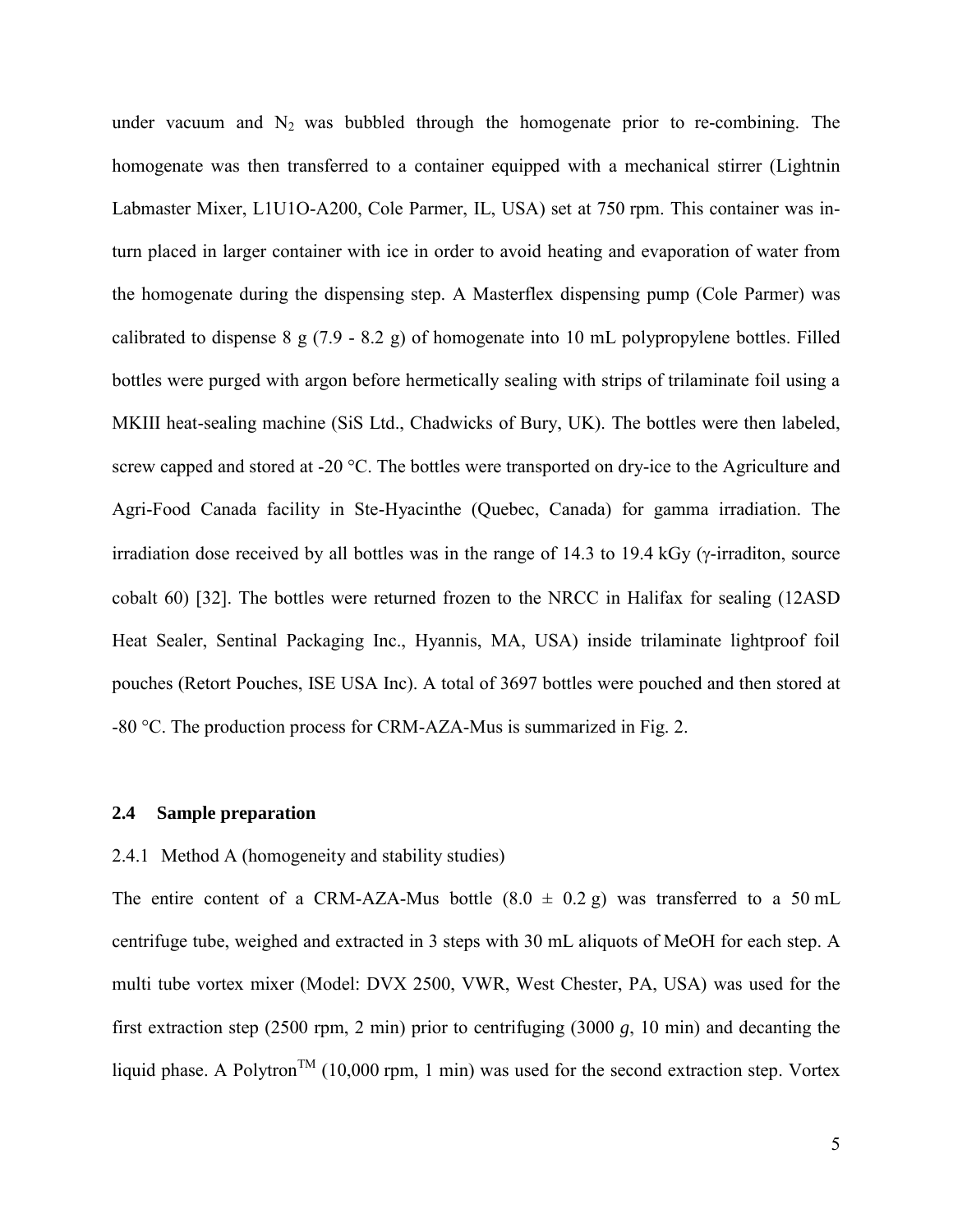mixing was used again for the final extraction step. The decanted extracts from all three steps were combined in a 100 mL volumetric flask and the contents were made to volume with MeOH. Aliquots of the final extracts were passed through 0.45 µm regenerated cellulose filters (Millipore Corp, Billerica, MA, USA) prior to analysis (note: all extracts prepared for this work were filtered in this manner).

## 2.4.2 Method B (certification by liquid solid extraction (LSE))

Aliquots (8 g) were extracted in 50 mL centrifuge tubes in 4 steps with 22 mL aliquots of MeOH for each step. Vortex mixing was used for the first extraction step (see above), followed by centrifugation (3950 *g*, 10 min) and decantation. The second and third extraction steps used an Omni prep homogenizer (Omni Int., Kennesaw, GA, USA) (10,000 rpm, 3 min). Vortex mixing was used again for the final step. The extracts from all four steps were combined in 100 mL volumetrics and brought to volume with MeOH.

## 2.4.3 Method C (certification by matrix solid phase dispersion (MSPD))

An MSPD [\[33\]](#page-25-4) procedure was developed for extraction of AZAs. An aliquot (0.5 g) was weighed into a polystyrene weigh boat. The tissue was ground with 2.0 g of Bakerbond C8-silica using a glass mortar and pestle. Once the sample was ground thoroughly with the silica, it was transferred to a 7 mL glass SPE column pre-packed with 0.25 g of clean C8-silica placed between two PTFE frits. The sample was packed carefully into the tube, ensuring no voids, and a piece of glass wool was placed on top. The SPE column was attached to a vacuum manifold, equipped with 10 mL volumetric flasks for collection. The mortar and pestle were rinsed with 3 mL of MeOH, and the rinse transferred to the MSPD tube. The MSPD tube was then eluted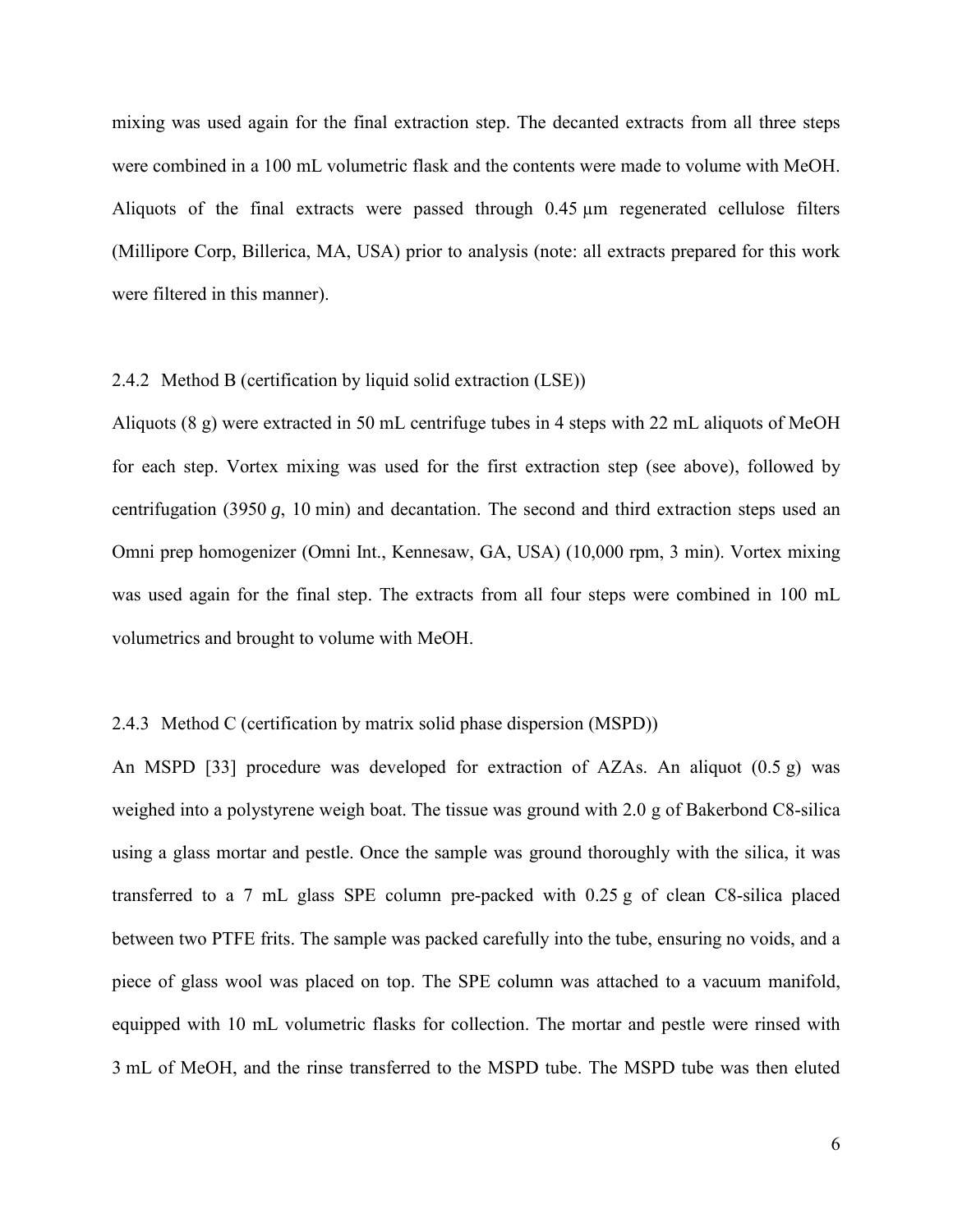drop wise under controlled vacuum and eluted with additional MeOH until the collection flask was filled almost to volume. The sample was made to 10 mL using MeOH.

2.4.4 Method D (minor analog profiling and protein binding work)

Samples (2 g) were extracted with a two-step procedure using 4.5 mL aliquots of MeOH. A hand-held variable speed Omni prep homogenizer was used (15,000 rpm, 3 min) for both steps. The resulting supernatants were combined in a 10 mL volumetric flask and the sample was made to 10 mL using MeOH.

## 2.4.5 Ester hydrolysis

To hydrolyse esters of the OA group toxins 1 mL aliquots of CRM-AZA-Mus extract (prepared with Method D) were placed in an HPLC vial, 125  $\mu$ L of 2.5 N NaOH was added, and the mixture was placed in a water bath at 76 °C for 40 min. The samples were cooled and neutralized with 125  $\mu$ L of 2.5 N HCl before filtration prior to LC-MS analysis for OA, DTX1 and DTX2.

## **2.5 Liquid chromatography-mass spectrometry (LC-MS)**

LC-MS analyses for this work were performed on an Agilent 1200 LC system (Palo Alta, CA, USA) connected to a Q-TRAP API4000 mass spectrometer (AB-Sciex, Concord, ON, Canada), equipped with a turbospray ionization source.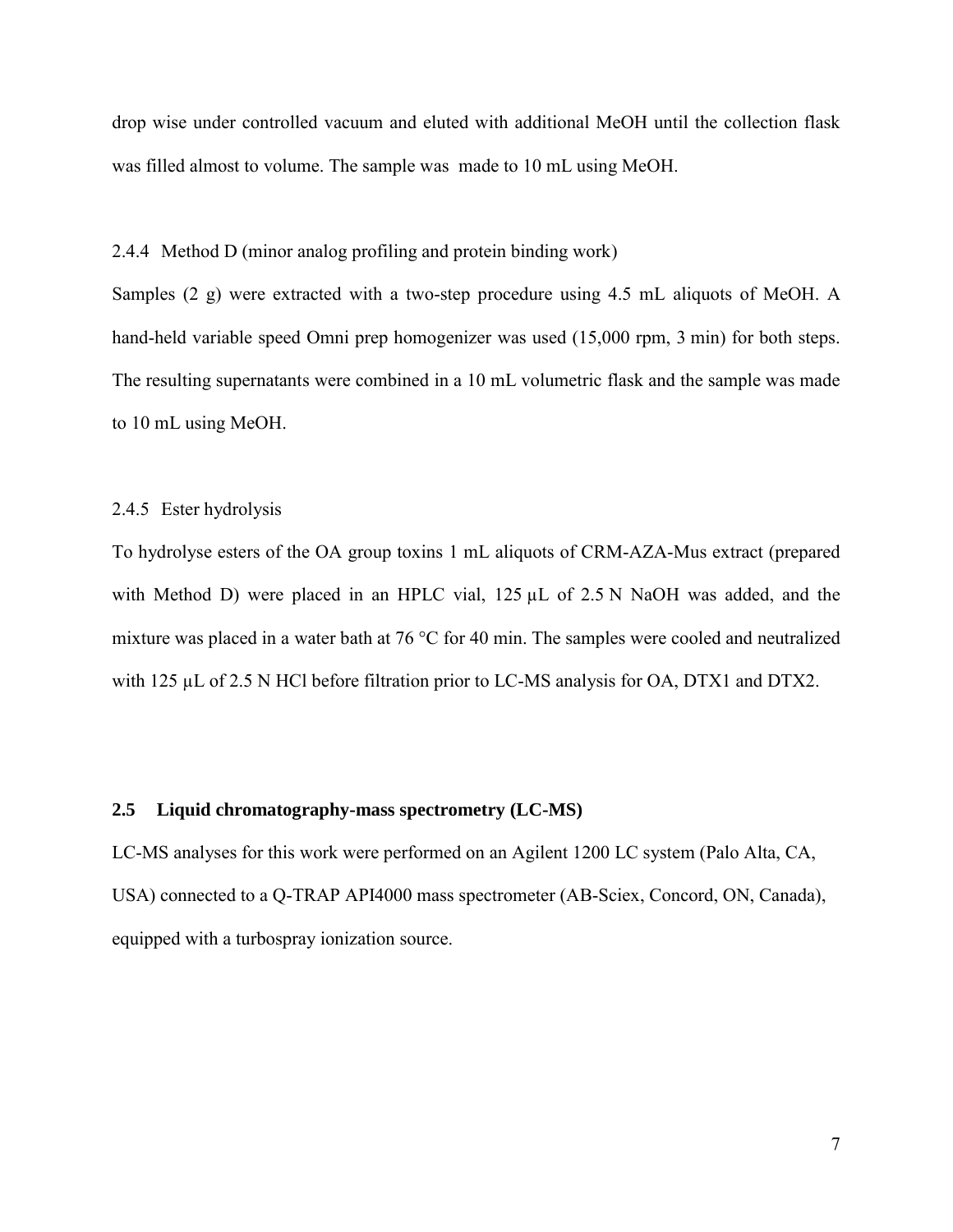## 2.5.1 Method 1 (homogeneity and stability)

A  $50 \times 2.1$  mm i.d. column packed with 3 µm BDS Hypersil-C8 (Thermo Scientific, Waltham, MA, USA) was used with a binary mobile phase of water (A) and acetonitrile:water 95/5 (B), both containing 2 mM ammonium formate and 50 mM formic acid. Gradient elution was from 30-100% B over 8 min, at 250  $\mu$ L/min at 20 °C, with 5  $\mu$ L injections. The MS was operated in positive selected reaction monitoring (SRM) mode: AZA1 (842.5  $\rightarrow$  672.5 & 362.3); AZA6 (842)  $\rightarrow$  658.5 & 362.3); AZA2 (856.5  $\rightarrow$  672.5 & 362.3); AZA3 (828.5  $\rightarrow$  658.5 & 362.3). The collision energies (CEs) for AZA1-3 were set to 65 and 75 eV for the 672.5/658.5 and 362.3 fragment transitions respectively, and the declustering potential (DP) was 50 eV for all. The source temperature was 350°C and the ion-spray voltage was 5500.

## 2.5.2 Method 2 (certification measurements)

A 50 mm  $\times$  2.1 i.d. column packed with 2.5 µm Luna C18(2) HST (Phenomenex, Torrence, CA, USA) was eluted with a binary mobile phase of water (A) and acetonitrile/water (95/5) (B) each containing 5 mM ammonium acetate (pH 6.8). A gradient was run from 25-100% B over 5 min at 350  $\mu$ L/min at 15 °C, with 5  $\mu$ L injections. The MS was operated in positive ion SRM mode as described for AZA1-3 in the homogeneity and stability section above. This procedure was validated in-house for AZA determinations.

## 2.5.3 Method 3 (analysis of additional AZA toxins)

Additional non-certified AZA analogs were measured using Method 2 with some modifications. The gradient was run from 25-100% B over 20 min at 250  $\mu$ L/min at 15 °C. Analysis was in positive ion SRM mode screening for all AZA analogs as reported by Rehmann et al. [\[7\]](#page-23-7).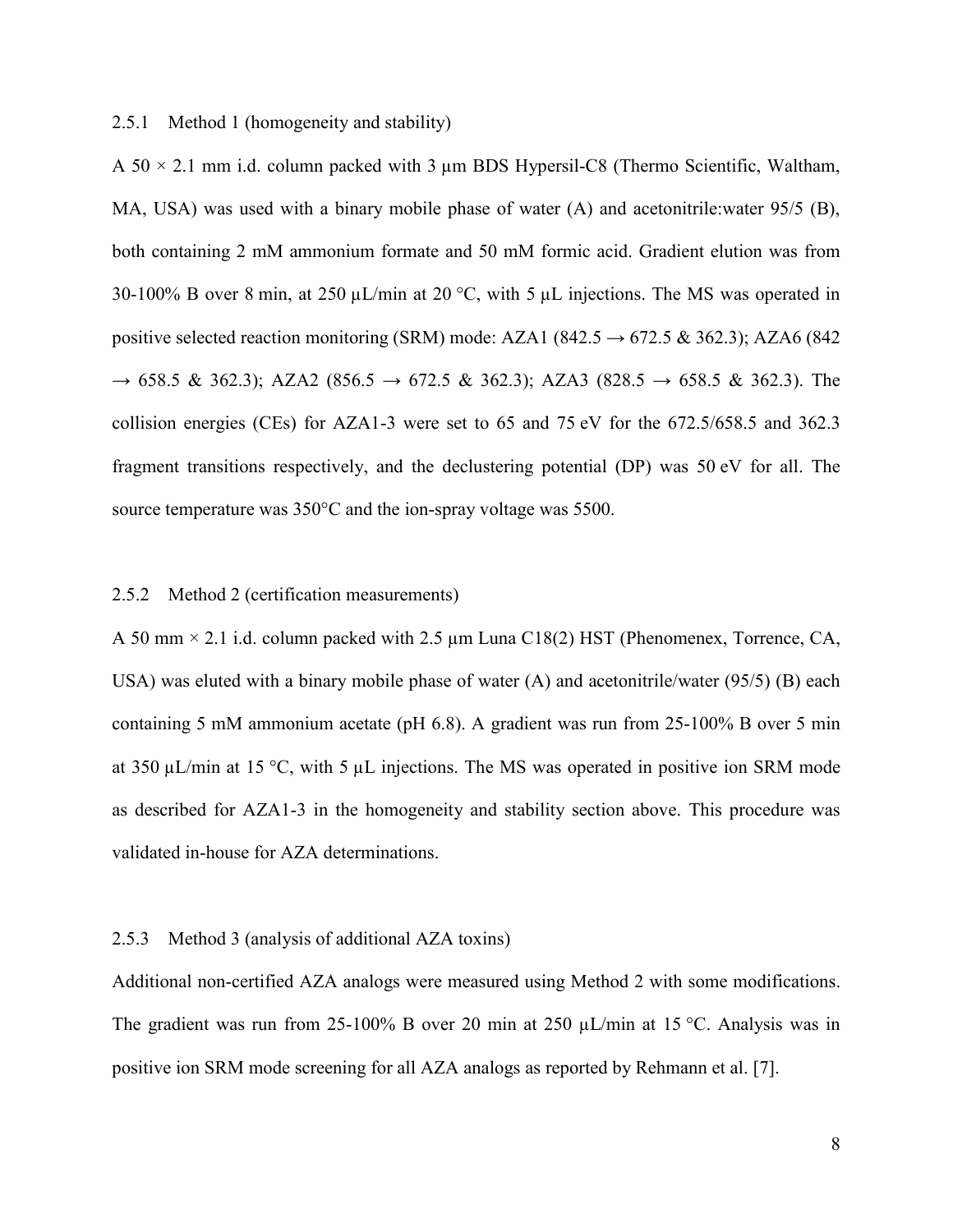2.5.4 Method 4 (analysis of additional lipophilic toxins)

CRM-AZA-Mus was screened for a range of lipophilic toxins using a previously reported method [\[35\]](#page-25-5).

2.5.5 Method 5 (analysis of spirolides)

A  $50 \times 2.1$  mm i.d. column packed with 2.5 µm Luna C18(2) HST eluted with a binary mobile phase of water (A) and acetonitrile/water  $(95/5)$  (B), each containing 5 mM ammonium acetate (pH 6.8). A gradient was run from 25-75% over 12 min at 300  $\mu$ L/min, maintaining the column at 20 °C, with 5 µL injections. The MS was operated in positive ion SRM mode: 13-desMe-SPX-C, SPX-G (692.5 → 164.1); 13-desMe-SPX-D, SPX-B, PnTX-G (694.5 → 164.1); SPX-D (706.6  $\rightarrow$  164.1); SPX-C (708.5  $\rightarrow$  164.1); unknowns (710.6  $\rightarrow$  164.1, 722.5  $\rightarrow$  164.1, 782.6  $\rightarrow$  164.1). CEs and DPs were 70 and 80 eV respectively. The source temperature was 300 °C and the ionspray voltage was 5000.

## **2.6 Calibration and quantitation procedures**

Two different quantitation procedures were used to deal with matrix effects in the LC-MS/MS measurements: standard addition and matrix-matched calibration.

# 2.6.1 Standard addition

Two accurate mixed standard solutions were prepared using AZA1-3 calibrant CRMs for spiking the two different types of extracts. Method B extracts (LSE) were spiked with a solution containing 370 ng/mL AZA1, 83 ng/mL AZA2 and 70 ng/mL AZA3. Method C extracts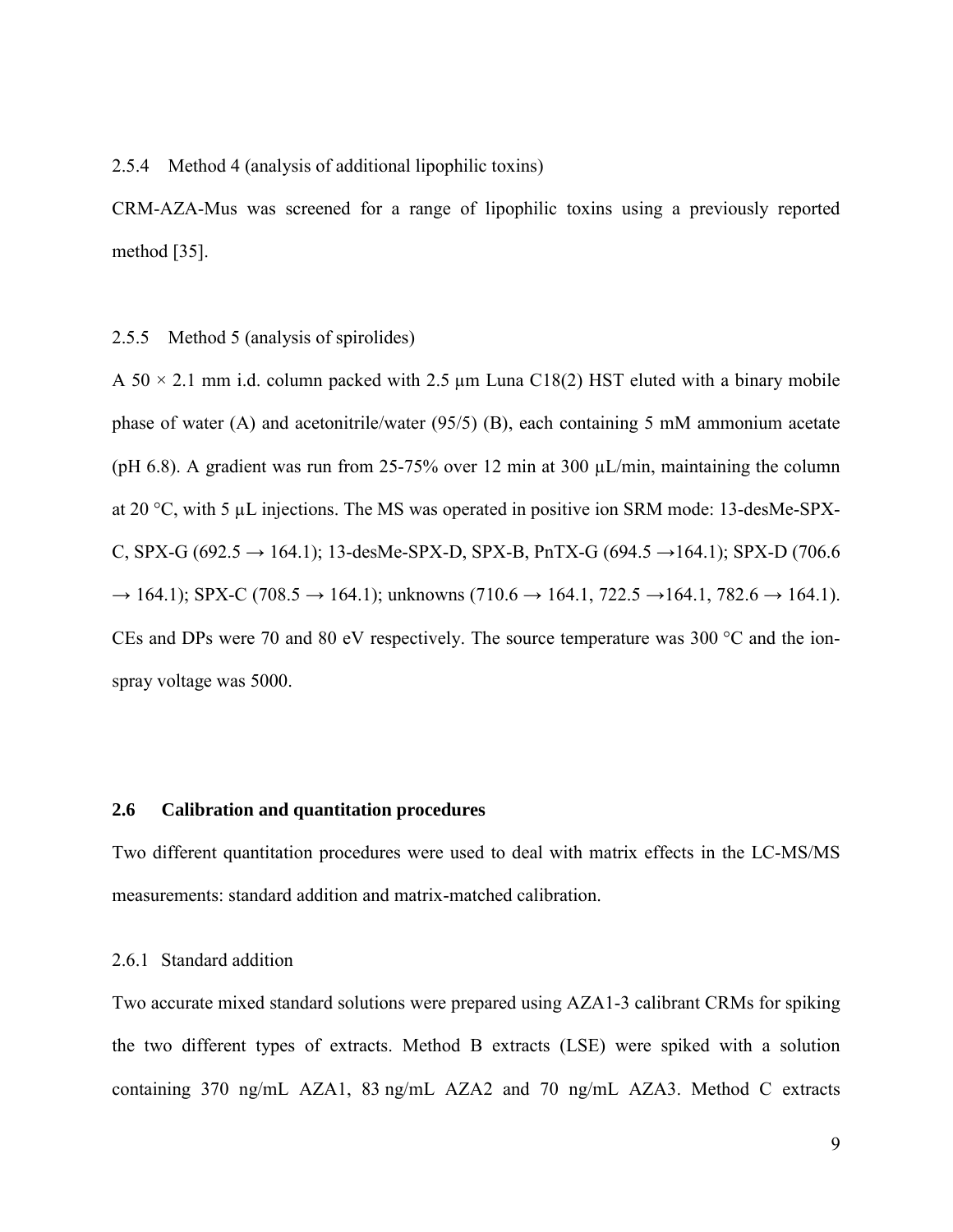(MSPD) were spiked with a solution containing 220 ng/mL AZA1, 50 ng/mL AZA2 and 42 ng/mL AZA3. Extracts of CRM-AZA-Mus and CRM-Zero-Mus were spiked by mixing 50 µL of the appropriate spiking solution with 200 µL of the extracts using a Microlab diluter/dispenser (Hamilton Company, Reno, NV, USA). For zero levels, the extracts were spiked with MeOH containing no toxin. Spiking solutions were also mixed with MeOH to prepare matrix-free controls. All samples were prepared in triplicate.

## 2.6.2 Matrix-matched calibration

A mixed stock solution was prepared using AZA1-3 calibrant CRMs at concentrations of 706, 176 and 142 ng/mL, respectively. A working solution was made by preparing a 3-fold dilution of this stock, which was subsequently used for preparation of a six-level dilution series with the Microlab. Concentrations were in the range of 706 - 3 ng/mL, 176 - 0.7 ng/mL and 142 - 0.6 ng/mL for AZA1-3, respectively. Matrix-matched calibration solutions were prepared by mixing 100 µL aliquots of each level with 400 µL aliquots of CRM-Zero-Mus extract (both LSE and MSPD) using the Microlab. The solutions were also mixed with MeOH to prepare matrixfree calibration standards.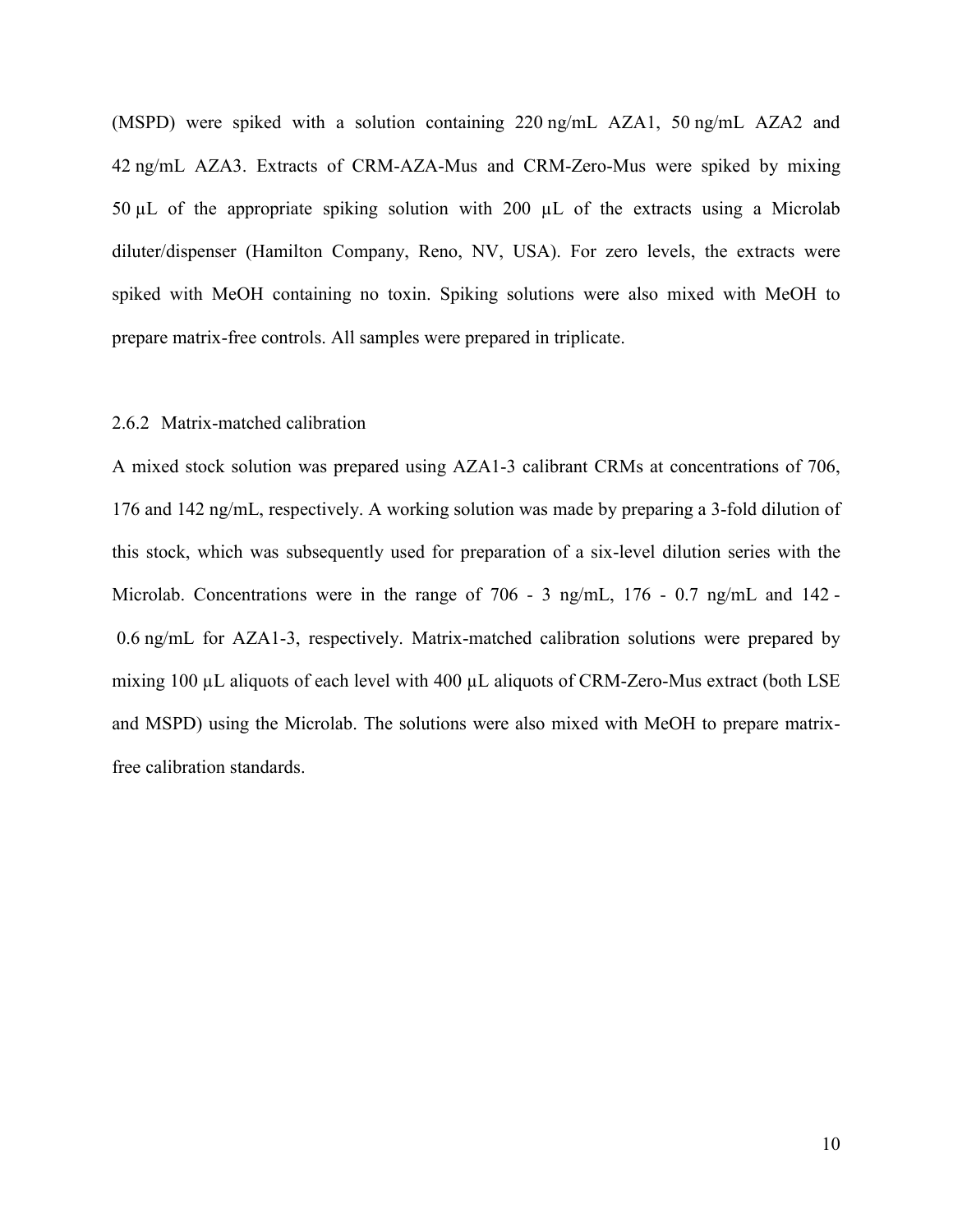# **3 Results and Discussion**

## **3.1 Design and preparation of CRM-AZA-Mus**

The production of a CRM requires significant planning to ensure fitness for purpose. Analytes of interest must be homogeneously dispersed throughout the material and between bottles. A CRM must also be stable, as potential changes to concentration values during shipping and in storage severely risk the material's usefulness in method development and validation. Homogeneity can be achieved through rigorous blending and mixing of the stock material before and during the bottling stage. Ensuring stability is frequently more challenging, in particular for matrix CRMs, and generally requires more careful research and planning.

Although heat treatment is a common step in stabilization of tissue RMs for shellfish toxins [\[36](#page-25-6)[,37\]](#page-25-7), previous research on AZA RMs demonstrated problems with heat treatment due to the instability of AZA3 [\[30\]](#page-25-1). Heat-treatment was further studied in this work by hermetically sealing raw AZA-contaminated tissue in containers and heating them for 10 min at temperatures ranging from 50-150 °C. As shown in Fig. 3, AZA1 and AZA2 were stable up to 110 °C, with extensive degradation becoming apparent at temperatures above 120 °C. AZA3 showed an increase in concentration from 0.1 mg/kg at room temperature to 0.7 mg/kg at 90 °C. This increase was a result of the AZA1 metabolite, AZA17, which was present in the uncooked mussel tissues, decarboxylating to form AZA3 as the tissues are heated [\[20\]](#page-24-12). At temperatures greater than 90 °C, AZA3 was observed to degrade extensively, with complete decomposition measured at 150 °C. This study confirmed that post-bottling thermal processing  $(>115$ °C) was not an appropriate method for stabilisation of a CRM to be certified for AZAs. However, because of the presence of AZA17 in the matrix , it was important that some heat treatment was carried out on the tissues to eliminate AZA17 before preparation of CRM-AZA-Mus. After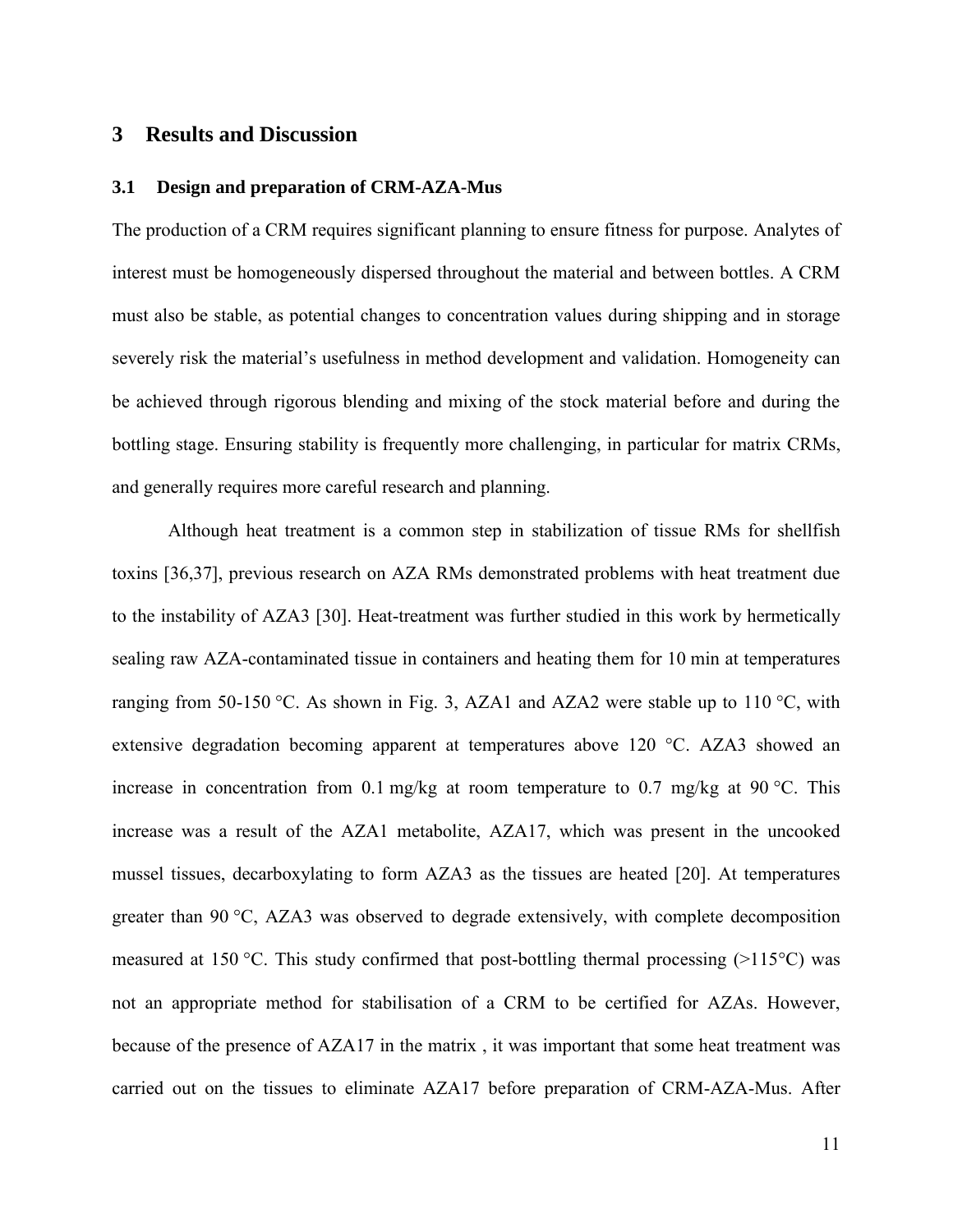harvesting, the Bruckless mussels were steamed to assist with shucking. While this process also served to stabilize the AZA3 profile, a trial was performed to determine if decarboxylation was complete. Aliquots (n=3) of the processed tissues were heated at 95 °C for 10 min, and no significant change in AZA3 level was observed indicating that the initial heat treatment applied was sufficient (0.70 and 0.68 mg/kg before and after heating, respectively).

The AZA tissues from Bruckless were highly concentrated (approximately 3.0, 0.67 and 0.70 mg/kg for AZA1-3, respectively). In order to make the CRM more appropriate for end users, in relation to regulatory levels, a 3-fold dilution of the stock tissue was prepared. Whole cooked mussels harvested in Prince Edward Island were used for this dilution as they had no detectable levels of AZAs.

The moisture content of CRM-AZA-Mus was adjusted to 85% in order to be representative of typical unprocessed mussels. During this moisture adjustment step a number of stabilizing agents were added at a concentration of 0.02% (w/w) in the final material. Previous studies have shown that a combination of antioxidant and antibiotics are beneficial for the stability of some shellfish toxins and, importantly, they are beneficial for the stability of the mussel matrix [\[38\]](#page-25-8).

The last major consideration in the production of CRM-AZA-Mus was whether to include a final stabilization step. As shown, heat treatment  $(>115 \degree C)$  was not a viable method for the stabilization of AZA in matrix RMs. Freeze-drying has been established as a beneficial procedure for AZA RMs [\[39](#page-25-9)[,40\]](#page-25-10) but the resources required for preparation of a large scale freeze-dried CRM were not available when CRM-AZA-Mus was produced. The decision to proceed with production of a wet tissue homogenate is strengthened when it is considered that this matrix is very similar to the type of wet shellfish samples generally received as part of routine regulatory monitoring programs. Feasibility studies showed that  $\gamma$ -irradiation was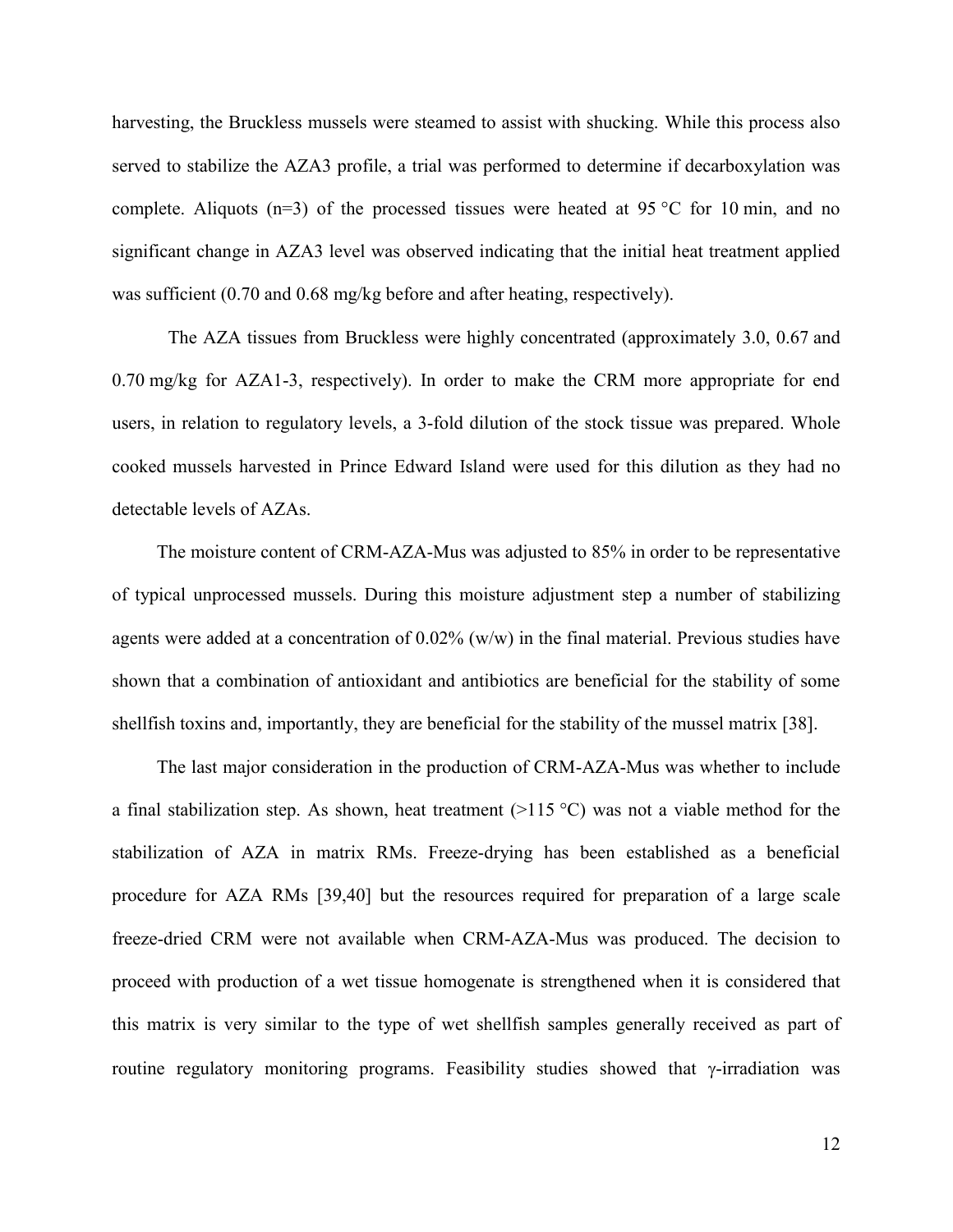suitable as a stabilization procedure for use in the preparation of AZA RMs, and it was demonstrated that the treatment was highly effective in eliminating microbial activity in shellfish tissue RMs after they have been bottled [\[32\]](#page-25-3). Irradiation was therefore selected as a post-bottling stabilization process. All bottles received a dose in the range of 14 to 20 kGy. The variation in dose received posed no risk to the stability of the AZAs in the mussel matrix [\[32\]](#page-25-3).

### **3.2 Homogeneity and stability**

The homogeneity of CRM-AZA-Mus was assessed following an approach described by van der Veen *et al.* [\[41\]](#page-25-11). Bottles of CRM-AZA-Mus (n = 15) were selected from across the fill series and analysed under repeatability conditions. The percent coefficients of variation (%CVs) were 4.0, 3.2 and 5.1% for AZA1, -2 and -3, respectively. The variation between bottles (U*c(bb)*) comprises between-bottle heterogeneity (*Sbb*) and the variation due to measurement (*Smeas*). The latter was estimated taking 4 sub-samples from a single bottle. Uncertainties due to homogeneity (*uhomo*) were then established according to Equation 1. Relative homogeneity uncertainty values between 2.2 and 3.5% were estimated for AZA1-3 in CRM-AZA-Mus.

Equation 1: 
$$
S_{bb} = \sqrt{U_{c(bb)}^2 - S_{meas}^2}
$$

A large batch of CRM-AZA-Mus was prepared to ensure a continuous supply for a sufficient number of years. It was therefore important to ensure stability of the material over its lifetime. An isochronous stability study was run at -12, 4, 18 and 37 °C using time points of 14, 67, 144 and 267 days, maintaining reference samples at -80 °C (Table 1). All toxins were stable over 14 days at temperatures up to  $+20$  °C, suggesting limited risk during shipping and short-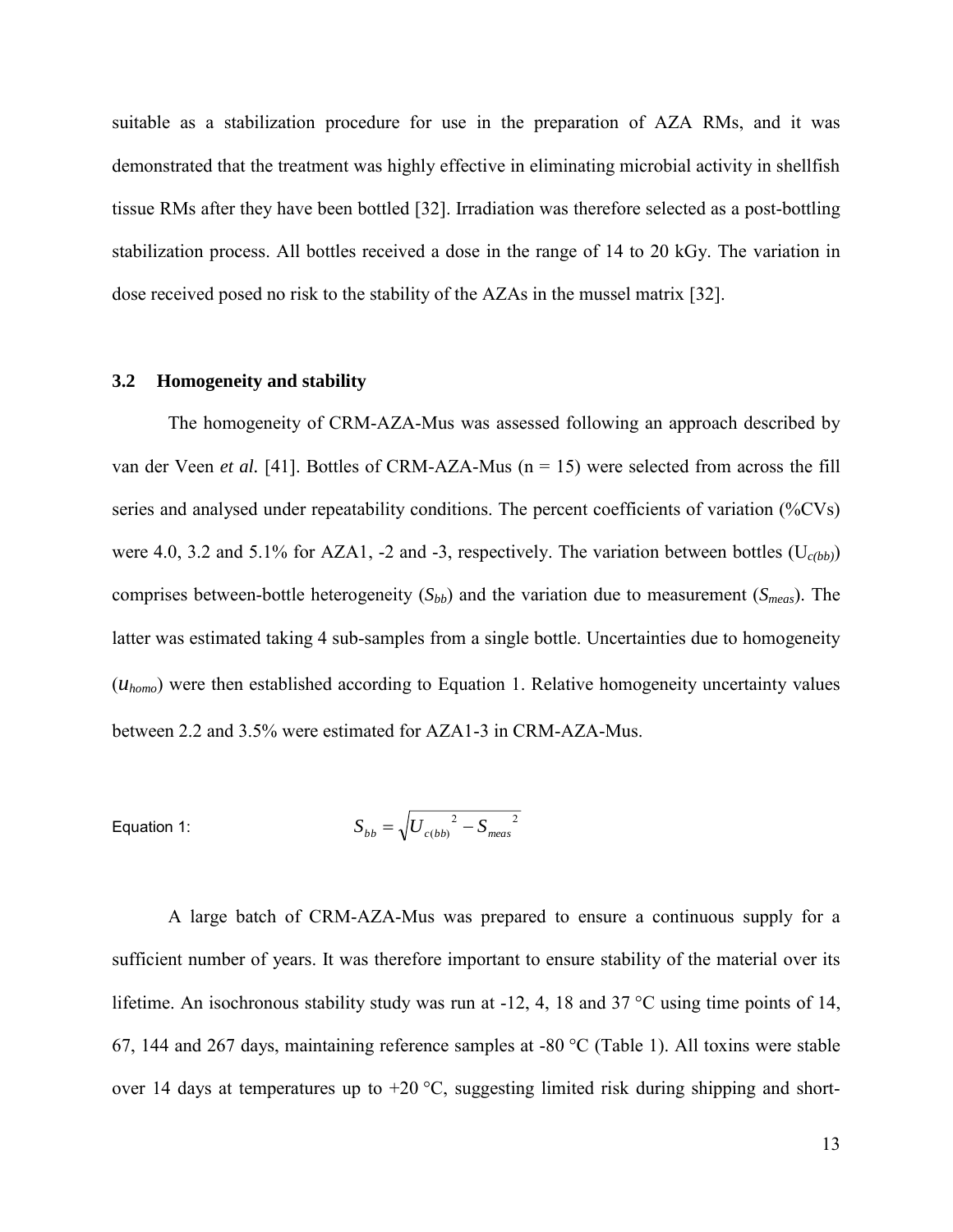term handling of CRM-AZA-Mus. Nevertheless, chilled packing will be used as a precaution against fluctuating transport conditions during shipping. All three analytes were found to be stable over the entire duration of the study at -12 and +4 °C. As previously observed, AZA3 was the least stable analog, with approximately 30% degradation after 267 days at  $+18$  °C. At the stress temperature of 37 °C, AZA3 is nearly completely degraded by the end of the study period, while AZA1 and AZA2 show significant degradation. For comparison, excellent stability of AZAs was observed in a freeze-dried mussel tissue CRM prepared for multiple groups of lipophilic toxins, in which no detectible degradation was observed after 1 year for AZA1-3 at temperatures up to  $+20$  °C [\[40\]](#page-25-10). While the freeze-dried matrix clearly provides increased stability over a wet tissue matrix good stability was observed for CRM-AZA-Mus and appropriate transport and storage conditions have been established. Stability monitoring of CRM-AZA-Mus is ongoing. Uncertainties due to stability were established by calculating the uncertainty of the slope  $(\mu_b)$  for the -20 °C stability data using Microsoft Excel regression statistics (data plotted as -20°C response (relative to reference temperature) against time points). Uncertainties due to stability  $(\mu_{stab})$  were calculated according to Equation 2. Relative values for AZA1-3 were 1.3, 2.3 and 0.6%, respectively, and were calculated based on an assigned 1 year shelf life (*tstab*).

Equation 2: 
$$
\mu_{\text{stab}} = \mu_b * t_{\text{stab}}
$$

In 2008, Nzoughet *et al.* reported that AZAs bind to proteins within the mussel tissue matrices [\[42\]](#page-25-12). The presence of protein bound AZAs was further suggested in later work examining the stability of AZAs [\[43\]](#page-25-13). However, in studies conducted as part of this work there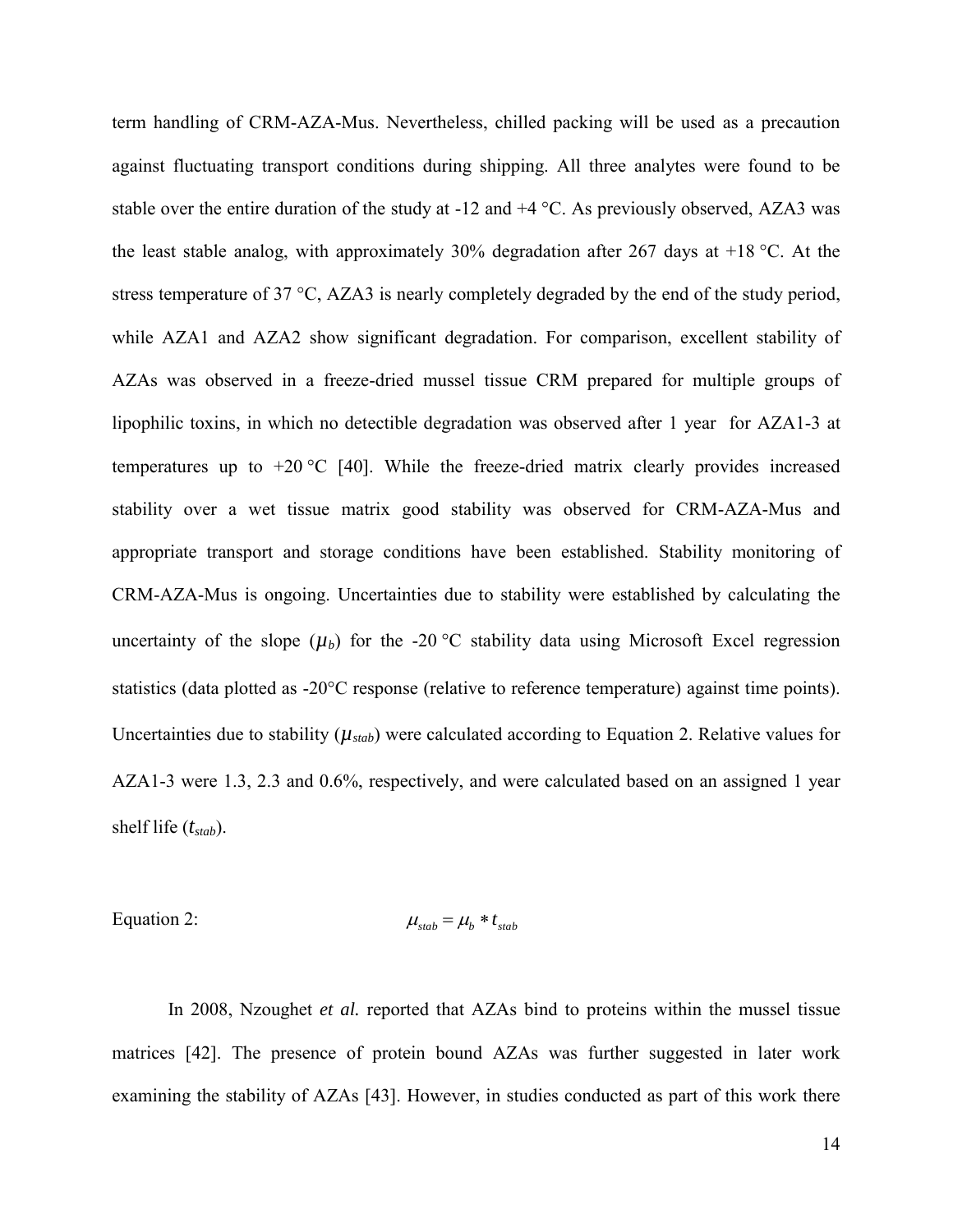was no evidence of significant amounts of protein bound toxins in CRM-AZA-Mus, therefore there is no perceived risk of changes to the certified concentrations (see Electronic Supplementary Material).

### **3.3 Certification measurements**

Matrix CRMs are valuable in assessing the performance of entire analytical methods and it is essential that values assigned to the CRM are as accurate as possible. For CRM-AZA-Mus there were several challenges to be considered in the value assignment process. As the analyte was present in a complex matrix, the first challenge was to ensure complete (exhaustive) recovery during the extraction procedure. For CRM-AZA-Mus, two extraction methods were optimized and validated in-house to provide complete recovery. A procedure based on the traditional liquid solid extraction (LSE) approach (Method B) was optimized for CRM-AZA-Mus through a number of experiments examining the number of extraction steps (n=4), the type of solvent (MeOH), and the sample-to-solvent ratio (1:12.5) (see Electronic Supplementary Material). The second extraction procedure (Method C) was based on matrix solid phase dispersion (MSPD). MSPD involves disruption of the sample on a solid support phase, which also maximizes surface area, with subsequent exhaustive elution of the analytes of interest from the sample/silica mixture packed in an SPE tube [\[44\]](#page-26-0). The main considerations in development of the MSPD method were the support phase (Bakerbond C8), the sample to support ratio (1:4), solvent (100% MeOH), and elution volume (10 mL) (see Electronic Supplementary Material). The optimized LSE and MSPD methods both gave recoveries >99% for AZA1-3 from CRM-AZA-Mus.

The second challenge was accurate quantitation by LC-MS/MS. The complex nature of the mussel matrix made the analysis susceptible to matrix effects, which can enhance or suppress

15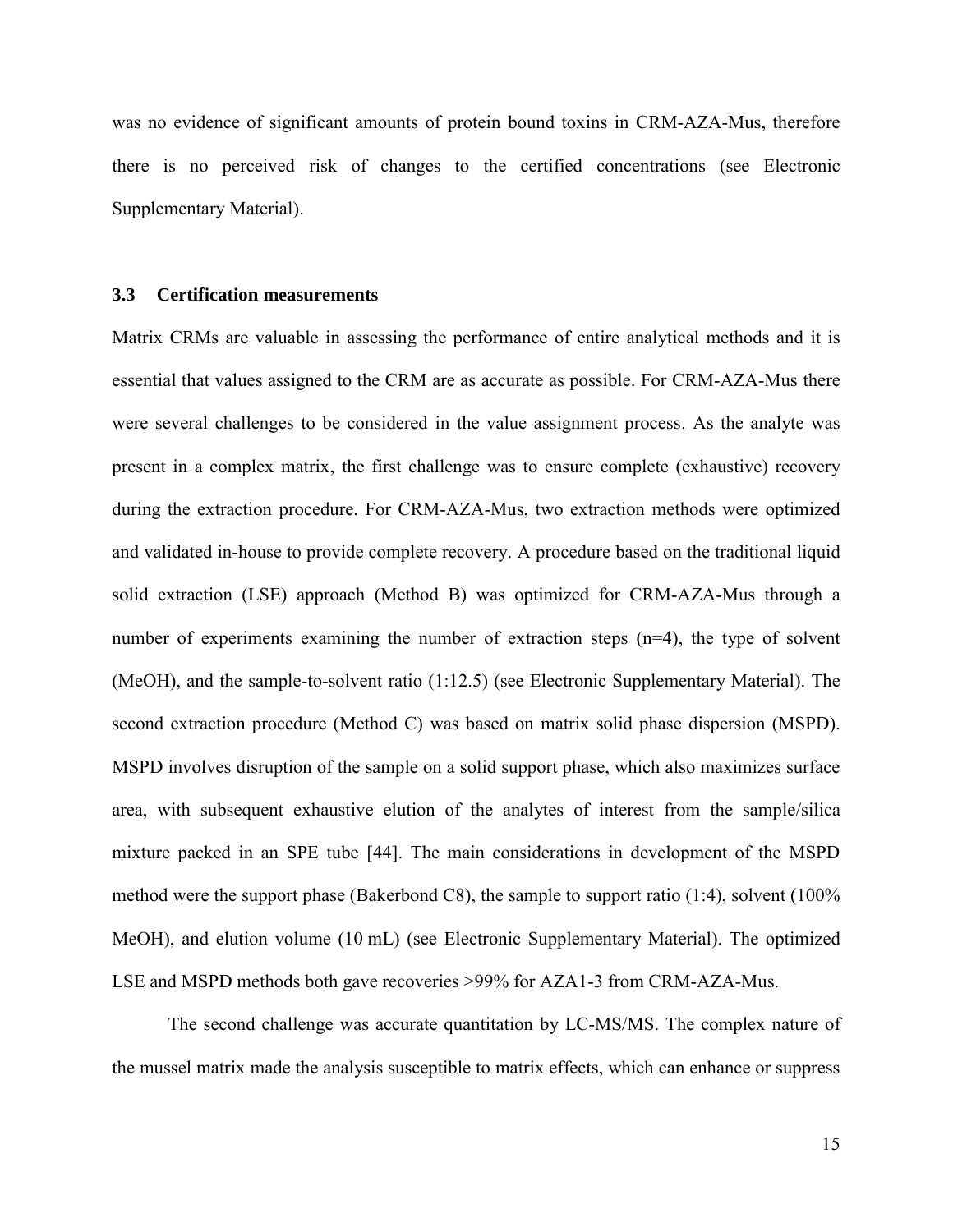electrospray ionization of analytes [\[45](#page-26-1)[,46\]](#page-26-2). Various approaches to deal with matrix effects in the analysis of shellfish toxins were discussed previously [\[35\]](#page-25-5). The methods most applicable to compensate for matrix effects in CRM certification work are standard addition [\[47](#page-26-3)[,46\]](#page-26-2), matrixmatched calibration [\[48\]](#page-26-4) and dilution. These methods deal with the matrix effect issues, without the risk of losing analyte during the process, which can be a problem with clean-up procedures such as solid phase extraction. Standard addition and matrix-matched calibration procedures were optimized and validated in-house to ensure that the most accurate results were achieved.

In a previous study, it was demonstrated that AZA1-3 showed linearity of response when spiked into mussel tissue extracts [\[35\]](#page-25-5). Therefore, the standard addition experiments on CRM-AZA-Mus were performed using a single toxin spike (spiked at a concentration equal to that of the analyte in the extract) and a zero spike (with 20% dilution to compensate for spike solution volume) level for both LSE and MSPD extracts. This greatly reduced the number of samples for analysis and ensured that the experiment could be run under repeatable conditions. The standard addition results (Table 2) were in good agreement for the LSE and MSPD extracts. Comparing the standard addition results with those from analysis of the neat extracts with external calibration shows that levels of suppression ranged from 16 – 24% for LSE extracts and from 11 – 21 % for MSPD extracts. The reduced matrix effects associated with the MSPD extracts are due to the higher sample-to-solvent ratio and possibly some clean-up of the extract provided by the MSPD process.

CRM-Zero-Mus extract was used for preparation of matrix-matched calibration standards. Through standard addition experiments, it was shown that AZAs were suppressed to the same extent in CRM-Zero-Mus as they were in CRM-AZA-Mus (see Electronic Supplementary Material). LSE and MSPD extracts of CRM-Zero-Mus were spiked with a mixed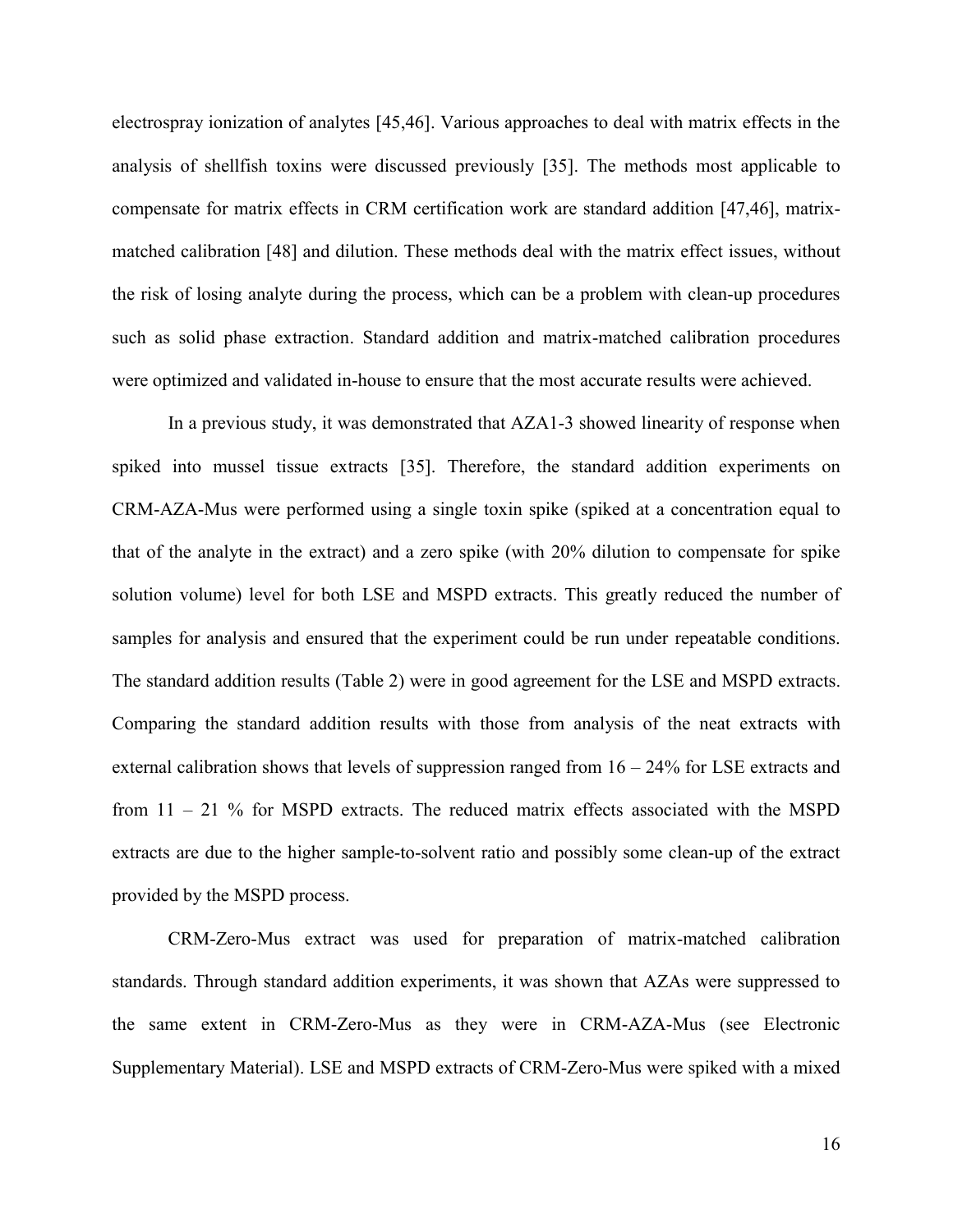dilution series of AZA1-3. These matrix-matched calibration curves were then used to quantitate AZA1-3 levels in CRM-AZA-Mus (Table 2). The matrix-matched calibration results on the LSE and MSPD extracts were in very good agreement. The extent of matrix effects was assessed through comparison with calibrants spiked in pure MeOH, and show levels of suppression very similar to those determined by standard addition. Again, matrix suppression was slightly reduced for MSPD extracts.

The occurrence of isomeric forms of the major AZA analogs was previously reported [\[35\]](#page-25-5), and these have recently been characterised as C37 epimers [\[49\]](#page-26-5). The presence of these epimers in CRM-AZA-Mus is illustrated in Fig. 4A and is significant from the point of view of assigning accurate certified values. While not generally separated under acidic conditions (Fig. 4B), it has been established that these epimers can be separated from their parent analogs when using neutral mobile phase conditions [\[35\]](#page-25-5). Molar response studies have shown that when monitoring using the LC-MS/MS conditions described for certification in this work, there is no significant difference between the response of AZA1 and its isomer [\[49\]](#page-26-5). For assignment of certified values the equivalence of molar response under the conditions used facilitated reporting certified values as a sum of the parent AZA analogs and their respective epimers. A combined concentration value is appropriate as acidic pH mobile phase systems are frequently used for the analysis of shellfish toxins, including AZAs, and under these conditions the AZA epimers are not resolved. In CRM-AZA-Mus the epimer peak areas correspond to approximately 10% of the total AZA1 and AZA2 peak areas, and approximately 7% for AZA3. Only the combined concentrations of AZA1-3 and their isomers are certified in CRM-AZA-Mus.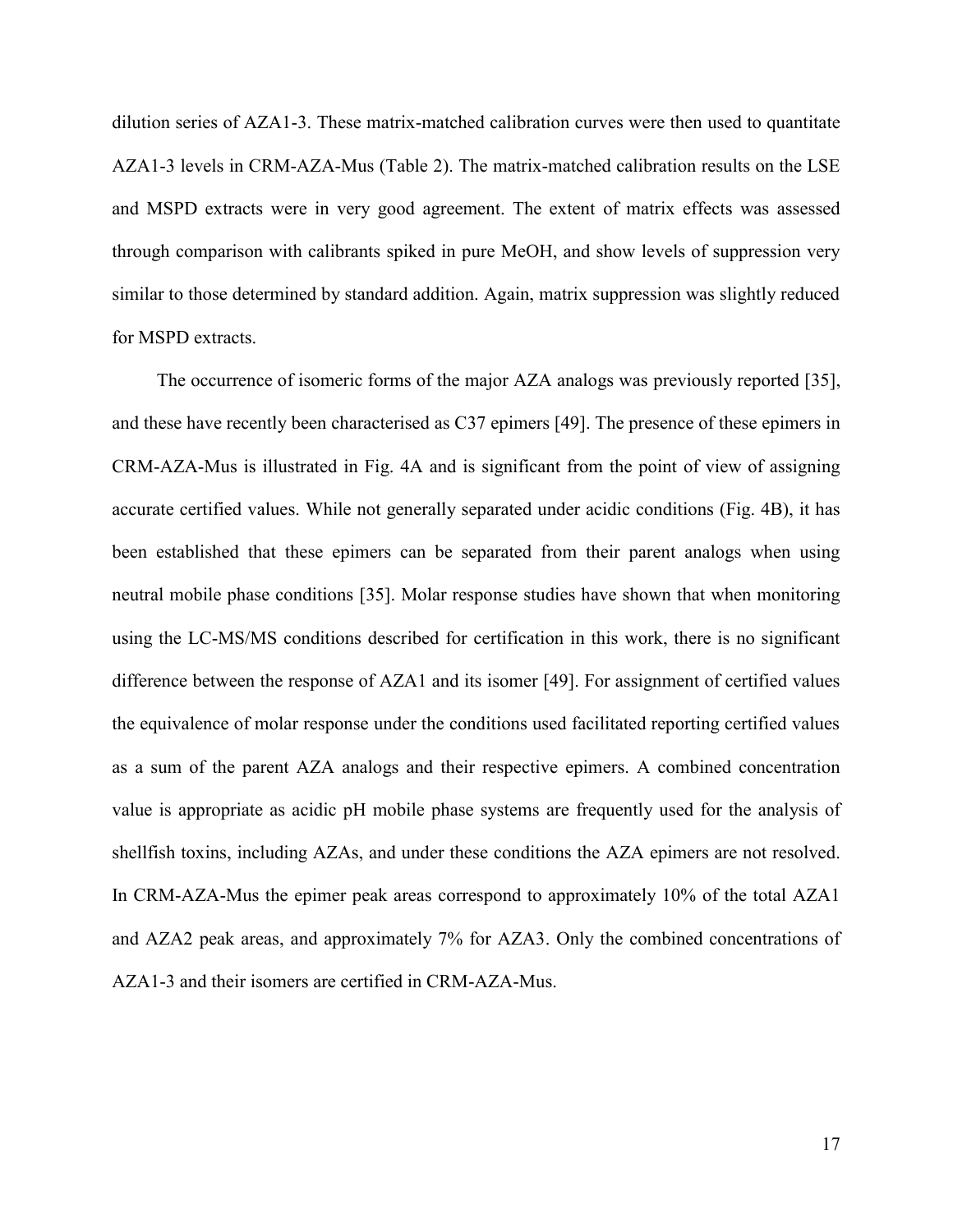## **3.4 Assignment of certified values and uncertainties**

For certification of RMs a number of different approaches can be taken [\[50\]](#page-26-6). At the NRCC the typical procedure is to assign values based on analyses using two or more independent methods. The methods available for use in a certification exercise vary significantly between analytes and the type of RM being produced. Quantitative  ${}^{1}H$  nuclear magnetic resonance is an important method for the certification of toxin calibration solution CRMs [\[51\]](#page-26-7) but this technique is not applicable to matrix materials. The analytical methods available for AZA determination are somewhat limited due to the absence of a suitable chromophore for direct analysis by optical detection methods such as UV and fluorescence. A method based on derivatisation of AZAs with 9-anthryldiazomethane (ADAM) has been developed to enable analysis by LC with fluoresence detection (LC-FLD) [\[28\]](#page-24-11). The method has produced accurate results for AZAs in CRM-AZA-Mus [\[28\]](#page-24-11). However, the precision of the ADAM results for CRM-AZA-Mus was not sufficient for certification purposes. The derivatisation step and clean-up procedure involved in the process requires several steps over two days, and it can suffer from matrix effects on the reaction yields. . Therefore, while the ADAM LC-FLD method provided good supporting data for the CRM-AZA-Mus, it was not used for certification. The methods for AZA quantitation in the certification exercise were therefore based on LC-MS/MS. The separate LSE and MSPD extractions procedures were optimized for CRM-AZA-Mus to provide complete recovery (>99%) and to provide independent approaches for value assignment. Two separate approaches were also taken to compensate for the matrix effects associated with LC-MS analysis of AZA-Mus extracts (Table 2). The independence of the separate extraction procedures was best complemented by selecting data acquired using separate calibration approaches to deal with matrix effects. Therefore, the final certified values for CRM-AZA-Mus were obtained by using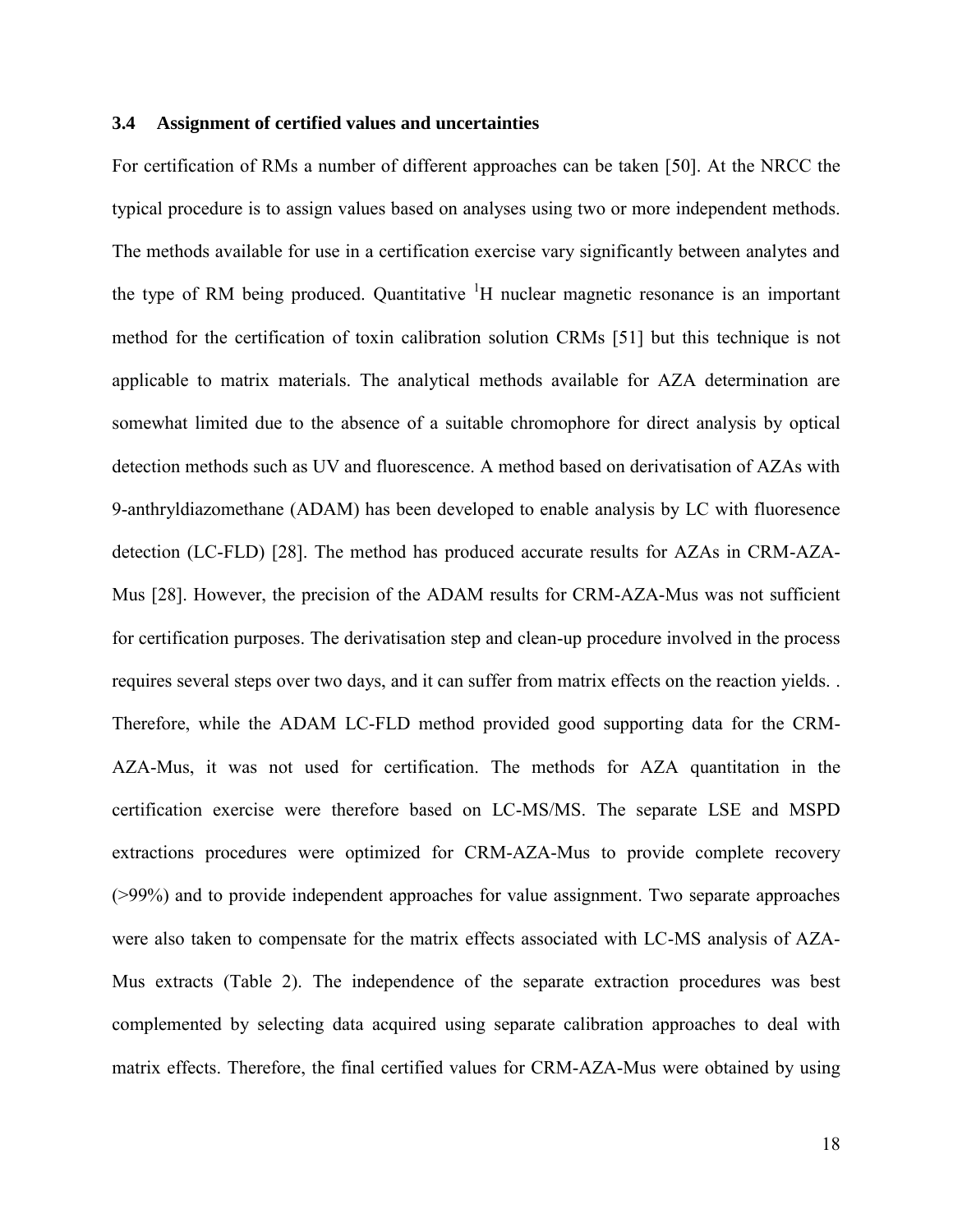data from standard addition on the LSE extracts (1.184, 0.284 and 0.225 mg/kg for AZA1-3, respectively) and matrix-matched calibration on the MSPD extracts (1.132, 0.261 and 0.197 mg/kg for AZA1-3, respectively). Following ISO guidelines [\[52\]](#page-26-8) and in-house protocols the two sets of values were combined by taking an average of the mean values of each method, to assign certified values for AZA1-3 in CRM-AZA-Mus: 1.16 mg/kg for AZA1; 0.27 mg/kg for AZA2; and 0.21 mg/kg for AZA3. The uncertainty associated with characterization ( $\mu_{char}$ ) was calculated as in Equation 3 from two components: the method dependent uncertainty  $(\mu_i)$  and the uncertainty of the average of the method means  $(\mu_R)$ . The method dependent uncertainty  $(\mu_i)$  is the combined uncertainty of the two analytical approaches (standard addition with LSE and matrix-matched calibration with MSPD) that were used to obtain the certified values. Method uncertainties for each of the two approaches were determined first and each included uncertainties associated with extraction, LC-MS and the uncertainty from the CRM calibrant used. These uncertainties for both approaches were then combined to obtain the method dependent uncertainty ( $\mu_i$ ). The uncertainty of the average of the method means ( $\mu_R$ ) is the uncertainty associated with assigning a value based on the average of a number of values. In the certification of CRM-AZA-Mus data from two different analytical approaches were used. The  $\mu_{\text{char}}$  ranged from 0.008 to 0.029 for AZA1-3 (Table 3).

Equation 3: 
$$
\mu_{char} = \sqrt{\mu_i^2 + \mu_R^2}
$$

The assignment of final combined uncertainties to CRM-AZA-Mus was in accordance with ISO guidelines [\[52\]](#page-26-8) and the guide to expression of uncertainty in measurement (GUM) [\[53\]](#page-26-9). The overall uncertainty estimates  $(U_{CRM})$  include uncertainties associated with batch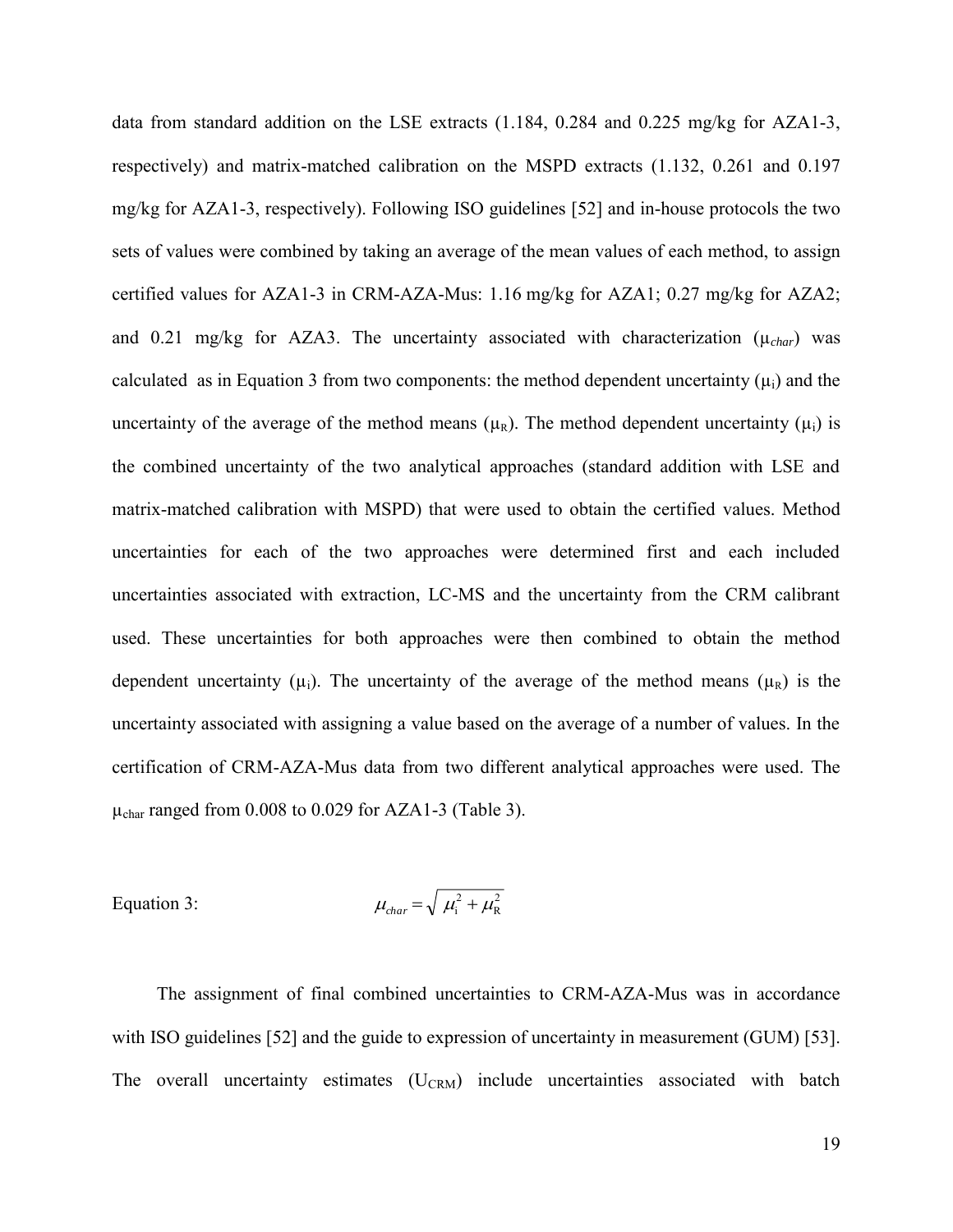characterization ( $\mu_{char}$ ), between-bottle variation ( $\mu_{hom}$ ) and instability during long-term ( $\mu_{stab}$ ), as expressed in Equation 4.

$$
U_{\text{CRM}} = k \sqrt{\mu_{\text{char}}^2 + \mu_{\text{hom}}^2 + \mu_{\text{stab}}^2}
$$

The uncertainty components relating to homogeneity, stability, and characterization for AZA1-3 are shown in Table 3. A coverage factor (*k*) of 2 for a 95% confidence level was applied to obtain the final expanded uncertainties, and these corresponded to relative uncertainty values of 8.2, 8.2 and 11% for AZA1-3, respectively.

### **3.5 Characterization of additional toxins in CRM-AZA-Mus**

As CRM-AZA-Mus was prepared from naturally contaminated tissues the presence of toxins in additional to those certified was a consideration. CRM-AZA-Mus was analyzed for a range of AZA analogues (Fig. 5) and Table 4 shows indicative concentrations of AZA4-10 present. A range of additional minor AZA analogues [\[7\]](#page-23-7) were also detected (data not shown).

The CRM was screened for a broad suite of lipophilic toxins including OA, DTXs, YTXs and PTXs using a previously reported method [\[35\]](#page-25-5). Indicative concentrations of OA and DTX2, total OA concentrations including esters, and YTX are reported in Table 5. Finally, a number of cyclic imines group toxins were detected in the CRM, which included several spirolides (SPX) and pinnatoxin-G (PnTX-G) (see Electronic Supplementary Material). The majority of these cyclic imines were present at trace levels and were not quantitated.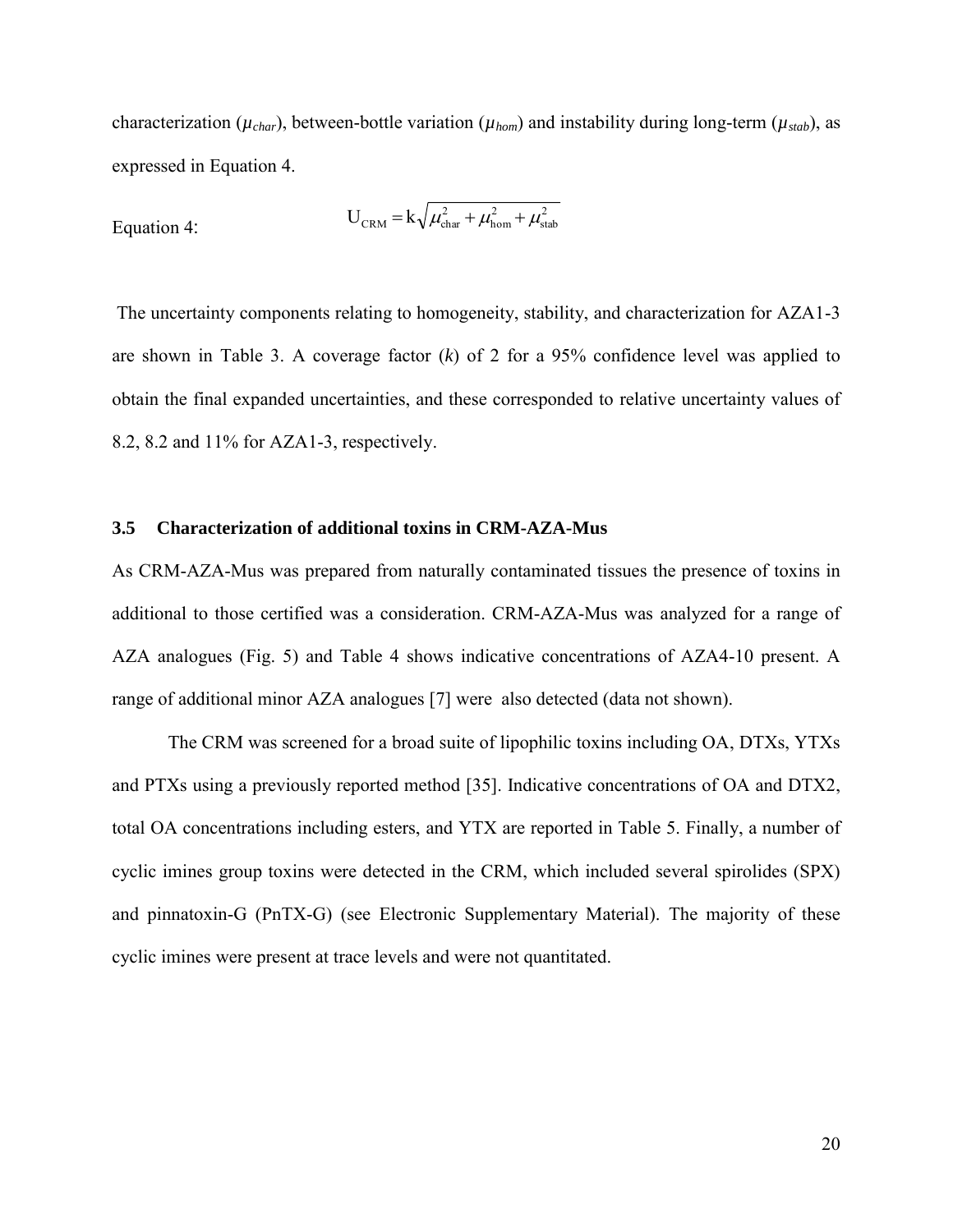# **4 Conclusions**

Based on prior experience and feasibility studies on RMs for AZAs, CRM-AZA-Mus was prepared from naturally contaminated mussels and packaged as a wet homogenate. Anti-oxidants and antibiotics were added as stabilizers and gamma-irradiation was used as post-bottling stabilization process. AZA levels are appropriate for laboratories that perform testing for AZAs on a routine basis in a regulatory setting. The homogeneity and stability of the CRM were comprehensively assessed and the CRM was found to be fit for purpose. Fully exhaustive extraction procedures were developed and a number of different approaches were used to account for the matrix effects associated with analysis by LC-MS. Certified values and associated uncertainties were assigned following internationally accepted procedures for the production of CRMs. As the CRM was prepared from naturally contaminated tissues, a range of additional AZA analogues were identified in the matrix, along with toxins from the DSP and YTX groups, although certified values were not assigned for these analytes. CRM-AZA-Mus will be a valuable tool for analytical labs in the development, validation and quality control of methods for monitoring AZAs.

### **Acknowledgements**

The following staff members at the NRC<sup>1</sup>, the Canadian Institute of Fisheries and Technology<sup>2</sup> and Agriculture and Agrifood Canada<sup>3</sup> contributed to the production and certification of  $CRM-AZA-Mus$ : Dian Marciniak<sup>1</sup>, Sheila Crain<sup>1</sup>, Elliott Wright<sup>1</sup>, Ruth Perez-Calderon<sup>1</sup>, Douglas Singer<sup>2</sup>, Anne Timmins<sup>2</sup>, John Thompson<sup>2</sup> and Bruno Laventure<sup>3</sup>.

This project was supported by the ASTOX project (ST/02/02, 2003-2006) funded through the Irish National Development Plan (NDP) and the Irish Marine Institute.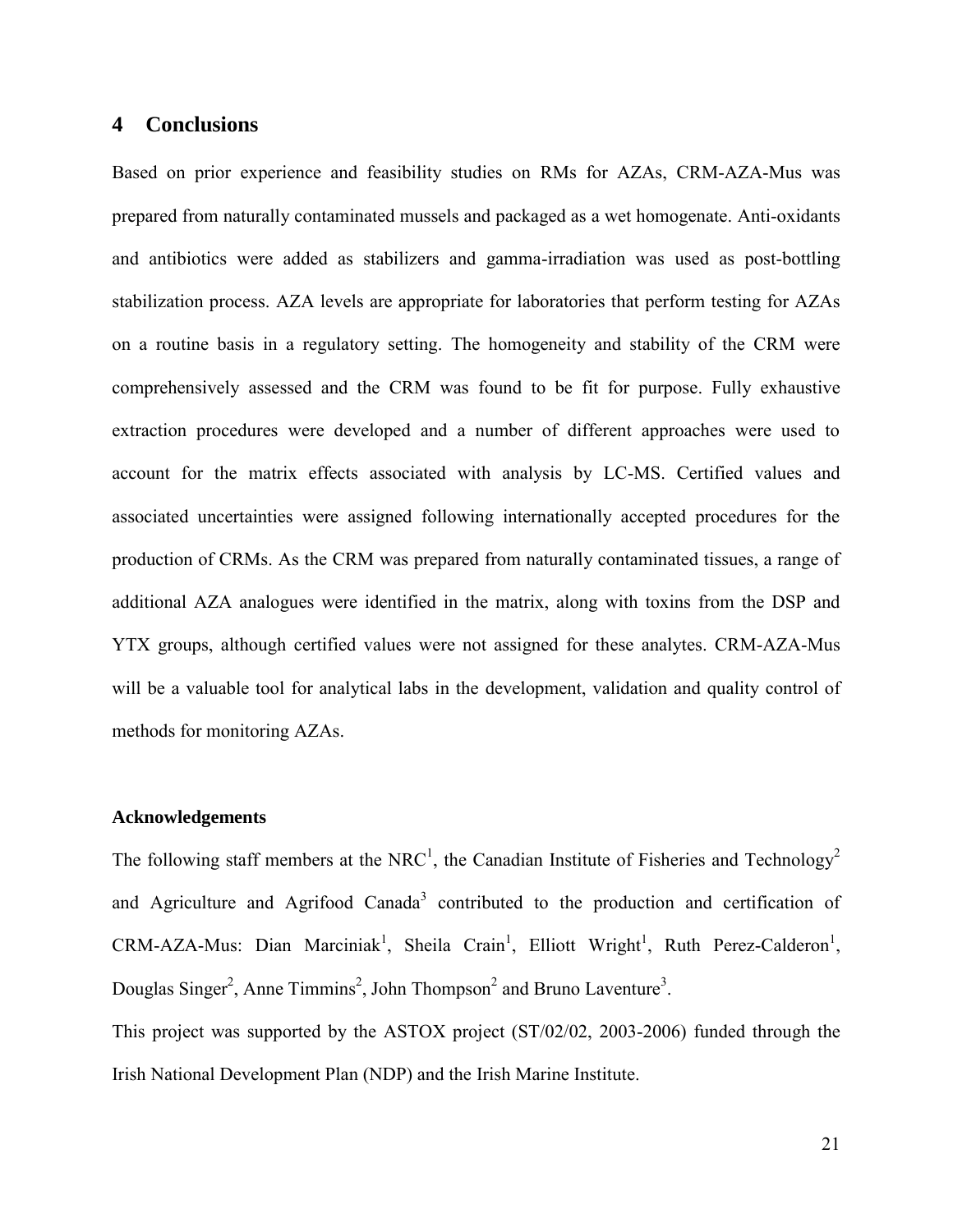# **5 References**

<span id="page-23-0"></span>1. McMahon T, Silke J (1996) Winter toxicity of unknown aetiology in mussels. Harmful Algae News 14:2

<span id="page-23-1"></span>2. Satake M, Ofuji K, Naoki H, James KJ, Furey A, McMahon T, Silke J, Yasumoto T (1998) Azaspiracid, a New Marine Toxin Having Unique Spiro Ring Assemblies, Isolated from Irish Mussels, *Mytilus edulis*. J Am Chem Soc 120:9967-9968

<span id="page-23-2"></span>3. Twiner MJ, Rehmann N, Hess P, Doucette G (2008) Azaspiracid Shellfish Poisoning: A Review on the Chemistry, Ecology, and Toxicology with an Emphasis on Human Health Impacts. Marine Drugs 6 (2):39-72. doi:10.3390/md20080004

<span id="page-23-3"></span>4. Nicolaou KC, Vyskocil S, Koftis TV, Yamada YMA, Ling T, Chen DYK, Tang W, Petrovic G, Frederick MO, Li Y, Satake M (2004) Structural Revision and Total Synthesis of Azaspiracid-1, Part 1: Intelligence Gathering and Tentative Proposal. Angewandte Chemie

International Edition 43 (33):4312-4318. doi:10.1002/anie.200460695

5. Brombacher S, Edmonds S, Volmer DA (2002) Studies on azaspiracid biotoxins. II. Mass spectral behavior and structural elucidation of azaspiracid analogs. Rapid Commun Mass Spectrom 16 (24):2306-2316. doi:10.1002/rcm.863

6. James KJ, Sierra MD, Lehane M, Magdalena AB, Furey A (2003) Detection of five new hydroxyl analogues of azaspiracids in shellfish using multiple tandem mass spectrometry. Toxicon 41 (3):277-283. doi:Pii S0041-0101(02)00288-X

<span id="page-23-7"></span>7. Rehmann N, Hess P, Quilliam MA (2008) Discovery of new analogs of the marine biotoxin azaspiracid in blue mussels (Mytilus edulis) by ultra-performance liquid chromatography/tandem mass spectrometry. Rapid Commun Mass Sp 22 (4):549-558. doi:10.1002/rcm.3385

<span id="page-23-6"></span>8. Ofuji K, Satake M, McMahon T, Silke J, James KJ, Naoki H, Oshima Y, Yasumoto T (1999) Two analogs of azaspiracids isolated from mussels, *Mytilus edulis*, involved in human intoxication in Ireland. Natural Toxins 7:99-102

9. Ofuji K, Satake M, McMahon T, James KJ, Naoki H, Oshima Y, Yasumoto T (2001) Structures of azaspiracid analogs, azaspiracid-4 and azaspiracid-5, causative toxins of azaspiracid poisoning in Europe. Biosci Biotechnol Biochem 65 (3):740-742

<span id="page-23-4"></span>10. Furey A, Moroney C, Magdalena AB, Saez MJF, Lehane M, James KJ (2003) Geographical, temporal, and species variation of the polyether toxins, azaspiracids, in shellfish. Environmental Science & Technology 37 (14):3078-3084. doi:Doi 10.1021/Es020246z

11. James KJ, Furey A, Lehane M, Ramstad H, Aune T, Hovgaard P, Morris S, Higman W, Satake M, Yasumoto T (2002) First evidence of an extensive northern European distribution of azaspiracid poisoning (AZP) toxins in shellfish. Toxicon 40 (7):909-915. doi:S004101010200082X [pii]

12. Magdalena A, Lehane M, Krys S, Fernandez M, Furey A, James K (2003) The first identification of azaspiracids in shellfish from France and Spain. Toxicon 42 (1):105-108. doi:10.1016/s0041-0101(03)00105-3

13. Torgersen T, Bremnes NB, Rundberget T, Aune T (2008) Structural confirmation and occurrence of azaspiracids in Scandinavian brown crabs (Cancer pagurus)☆. Toxicon 51 (1):93- 101. doi:10.1016/j.toxicon.2007.08.008

<span id="page-23-5"></span>14. Taleb H, Vale P, Amanhir R, Benhadouch A, Sagou R, Chafik A (2006) First detection of azaspiracids in mussels in north west Africa. J Shellfish Res 25 (3):1067-1070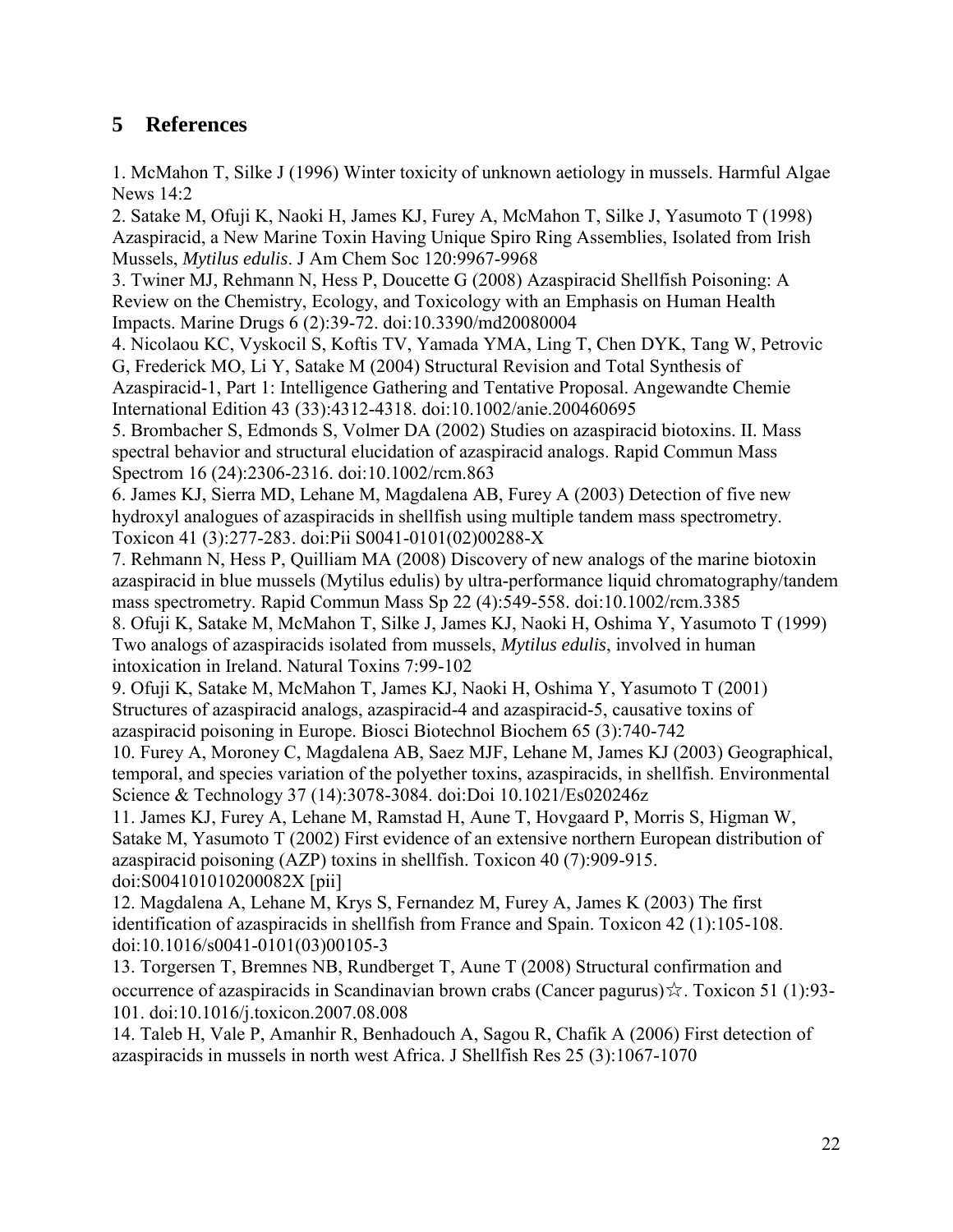<span id="page-24-0"></span>15. Trainer V, Moore L, Bill B, Adams N, Harrington N, Borchert J, da Silva D, Eberhart B-T (2013) Diarrhetic Shellfish Toxins and Other Lipophilic Toxins of Human Health Concern in Washington State. Marine Drugs 11 (6):1815-1835. doi:10.3390/md11061815

<span id="page-24-1"></span>16. Ueoka R, Ito A, Izumikawa M, Maeda S, Takagi M, Shin-ya K, Yoshida M, van Soest RWM, Matsunaga S (2009) Isolation of azaspiracid-2 from a marine sponge Echinoclathria sp. as a potent cytotoxin. Toxicon 53 (6):680-684. doi:10.1016/j.toxicon.2009.02.008

<span id="page-24-2"></span>17. Krock B, Tillmann U, John U, Cembella A (2008) LC-MS-MS aboard ship: tandem mass spectrometry in the search for phycotoxins and novel toxigenic plankton from the North Sea. Analytical and Bioanalytical Chemistry 392 (5):797-803. doi:10.1007/s00216-008-2221-7

<span id="page-24-3"></span>18. Tillmann U, Elbrachter M, Krock B, John U, Cembella A (2009) Azadinium spinosum gen. et sp. nov. (Dinophyceae) identified as a primary producer of azaspiracid toxins. Eur J Phycol 44 (1):63-79. doi:10.1080/09670260802578534

<span id="page-24-12"></span><span id="page-24-4"></span>19. Salas R, Tillmann U, John U, Kilcoyne J, Burson A, Cantwell C, Hess P, Jauffrais T, Silke J (2011) The role of Azadinium spinosum (Dinophyceae) in the production of azaspiracid shellfish poisoning in mussels. Harmful Algae 10 (6):774-783. doi:10.1016/j.hal.2011.06.010 20. McCarron P, Kilcoyne J, Miles CO, Hess P (2009) Formation of Azaspiracids-3, -4, -6, and - 9 via Decarboxylation of Carboxyazaspiracid Metabolites from Shellfish. J Agr Food Chem 57 (1):160-169. doi:10.1021/jf8025138

21. Jauffrais T, Marcaillou C, Herrenknecht C, Truquet P, Sechet V, Nicolau E, Tillmann U, Hess P (2012) Azaspiracid accumulation, detoxification and biotransformation in blue mussels (Mytilus edulis) experimentally fed Azadinium spinosum. Toxicon : official journal of the International Society on Toxinology 60:582-595. doi:10.1016/j.toxicon.2012.04.351

<span id="page-24-5"></span>22. Hess P, Nguyen L, Aasen J, Keogh M, Kilcoyne J, McCarron P, Aune T (2005) Tissue distribution, effects of cooking and parameters affecting the extraction of azaspiracids from mussels, , prior to analysis by liquid chromatography coupled to mass spectrometry. Toxicon 46 (1):62-71. doi:10.1016/j.toxicon.2005.03.010

<span id="page-24-6"></span>23. Anonymous (2004) Regulation (EC) No 853/2004 of the European parliament and of the council of 29 April 2004 laying down specific hygiene rules for food of animal origin. Official Journal of the European Union L 139 of 30 April 2004

<span id="page-24-7"></span>24. Authority EFS (2008) Marine biotoxins in shellfish - Azaspiracid group. Scientific Opinion of the Panel on Contaminants in the Food Chain. vol 723.

<span id="page-24-8"></span>25. Hess P, Butter T, Petersen A, Silke J, McMahon T (2009) Performance of the EUharmonised mouse bioassay for lipophilic toxins for the detection of azaspiracids in naturally contaminated mussel (Mytilus edulis) hepatopancreas tissue homogenates characterised by liquid chromatography coupled to tandem mass spectrometry. Toxicon 53 (7-8):713-722. doi:10.1016/j.toxicon.2009.02.015

<span id="page-24-9"></span>26. Anonymous (2011) Commission Regulation (EU) No 15/2011 of 10 January 2011 amending Regulation (EC) No 2074/2005 as regards recognised testing methods for detecting marine biotoxins in live bivalve molluscs. Official Journal of the European Union L 006 of 11 January 2011: 3-6

<span id="page-24-10"></span>27. Forsyth CJ, Xu JY, Nguyen ST, Samdal IA, Briggs LR, Rundberget T, Sandvik M, Miles CO (2006) Antibodies with broad specificity to azaspiracids by use of synthetic haptens. Journal of the American Chemical Society 128 (47):15114-15116. doi:Doi 10.1021/Ja066971h

<span id="page-24-11"></span>28. McCarron P, Giddings SD, Miles CO, Quilliam MA (2011) Derivatization of azaspiracid biotoxins for analysis by liquid chromatography with fluorescence detection. Journal of Chromatography A 1218:8089-8096. doi:10.1016/j.chroma.2011.09.017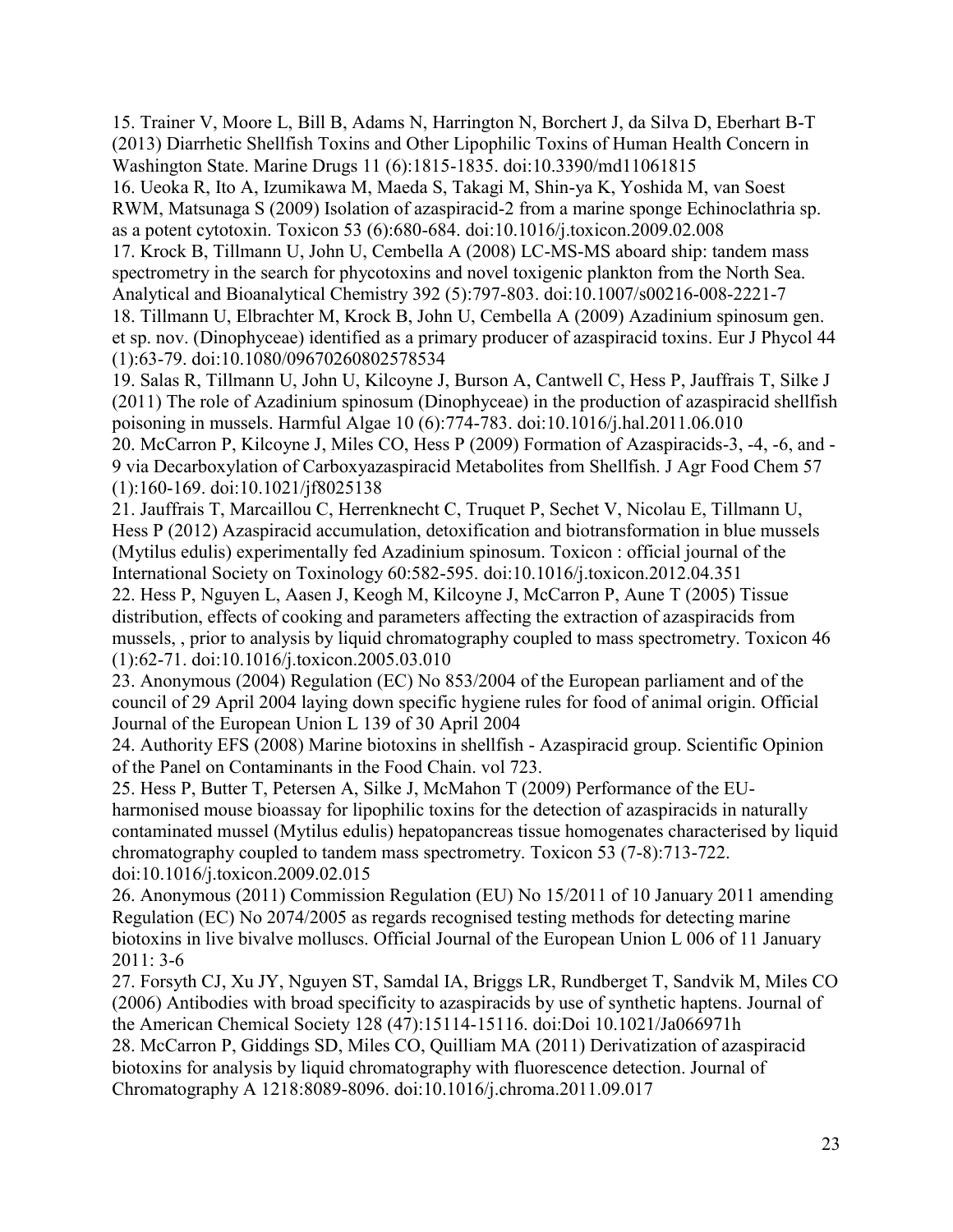<span id="page-25-0"></span>29. Perez RA, Rehmann N, Crain S, LeBlanc P, Craft C, MacKinnon S, Reeves K, Burton IW, Walter JA, Hess P, Quilliam MA, Melanson JE (2010) The preparation of certified calibration solutions for azaspiracid-1, -2, and -3, potent marine biotoxins found in shellfish. Anal Bioanal Chem 398 (Copyright (C) 2011 American Chemical Society (ACS). All Rights Reserved.):2243- 2252. doi:10.1007/s00216-010-4161-2

<span id="page-25-1"></span>30. Quilliam MA, Reeves K, MacKinnon S, Craft C, Whyte H, Walter J, Stobo L, Gallacher S Preparation of reference materials for azaspiracids. In: 5th International Conference of Molluscan Shellfish Safety, 14–18 June 2004, Galway, Ireland, Molluscan Shellfish Safety, 2006. vol ISBN: 1 902895-33-9. pp 111-115

<span id="page-25-2"></span>31. Turner AD, Lewis AM, Hatfield RG, Higman WA, Burrell S (2013) A feasibility study into the production of a freeze-dried oyster reference material for paralytic shellfish poisoning toxins. Anal Bioanal Chem 405 (26):8621-8632. doi:10.1007/s00216-013-7273-7

<span id="page-25-3"></span>32. McCarron P, Kotterman M, de Boer J, Rehmann N, Hess P (2007) Feasibility of gamma irradiation as a stabilisation technique in the preparation of tissue reference materials for a range of shellfish toxins. Analytical and Bioanalytical Chemistry 387 (7):2487-2493. doi:10.1007/s00216-006-0935-y

<span id="page-25-4"></span>33. Bogialli S, Dicorcia A (2007) Matrix solid-phase dispersion as a valuable tool for extracting contaminants from foodstuffs. Journal of Biochemical and Biophysical Methods 70 (2):163-179. doi:10.1016/j.jbbm.2006.07.007

34. Mountfort DO, Suzuki T, Truman P (2001) Protein phosphatase inhibition adapted for determination of total DSP in contaminated mussel. Toxicon 39:383-390

<span id="page-25-5"></span>35. McCarron P, Giddings SD, Quilliam MA (2011) A mussel tissue certified reference material for multiple phycotoxins. Part 2: liquid chromatography-mass spectrometry, sample extraction and quantitation procedures. Analytical and Bioanalytical Chemistry 400 (3):835-846. doi:10.1007/s00216-011-4803-z

<span id="page-25-6"></span>36. Hardstaff WR, Jamieson WD, Milley JE, Quilliam MA, Sim PG (1990) Reference materials for domoic acid, a marine neurotoxin. Fresenius J Anal Chem 338:520-525

<span id="page-25-7"></span>37. Hess P, McCarron P, Quilliam MA (2007) Fit-for-purpose shellfish reference materials for internal and external quality control in the analysis of phycotoxins. Analytical and Bioanalytical Chemistry 387 (7):2463-2474. doi:10.1007/s00216-006-0792-8

<span id="page-25-8"></span>38. McCarron P, Burrell S, Hess P (2007) Effect of addition of antibiotics and an antioxidant on the stability of tissue reference materials for domoic acid, the amnesic shellfish poison.

<span id="page-25-9"></span>Analytical and Bioanalytical Chemistry 387 (7):2495-2502. doi:10.1007/s00216-006-0833-3 39. McCarron P, Emteborg H, Hess P (2007) Freeze-drying for the stabilisation of shellfish toxins in mussel tissue (Mytilus edulis) reference materials. Analytical and Bioanalytical Chemistry 387 (7):2475-2486. doi:10.1007/s00216-006-1104-z

<span id="page-25-10"></span>40. McCarron P, Emteborg H, Giddings SD, Wright E, Quilliam MA (2011) A mussel tissue certified reference material for multiple phycotoxins. Part 3: homogeneity and stability.

<span id="page-25-11"></span>Analytical and Bioanalytical Chemistry 400 (3):847-858. doi:10.1007/s00216-011-4787-8 41. van der Veen AMH, Linsinger T, Pauwels J (2001) Uncertainty calculations in the certification of reference materials. 2. Homogeneity study. Accred Qual Assur 6:26-30

<span id="page-25-12"></span>42. Nzoughet K, Hamilton J, Floyd S, Douglas A, Nelson J, Devine L, Elliott C (2008) Azaspiracid: First evidence of protein binding in shellfish. Toxicon 51 (7):1255-1263. doi:10.1016/j.toxicon.2008.02.016

<span id="page-25-13"></span>43. Alfonso C, Rehmann N, Hess P, Alfonso A, Wandscheer CB, Abuin M, Vale C, Otero P, Vieytes MR, Botana LM (2008) Evaluation of various pH and temperature conditions on the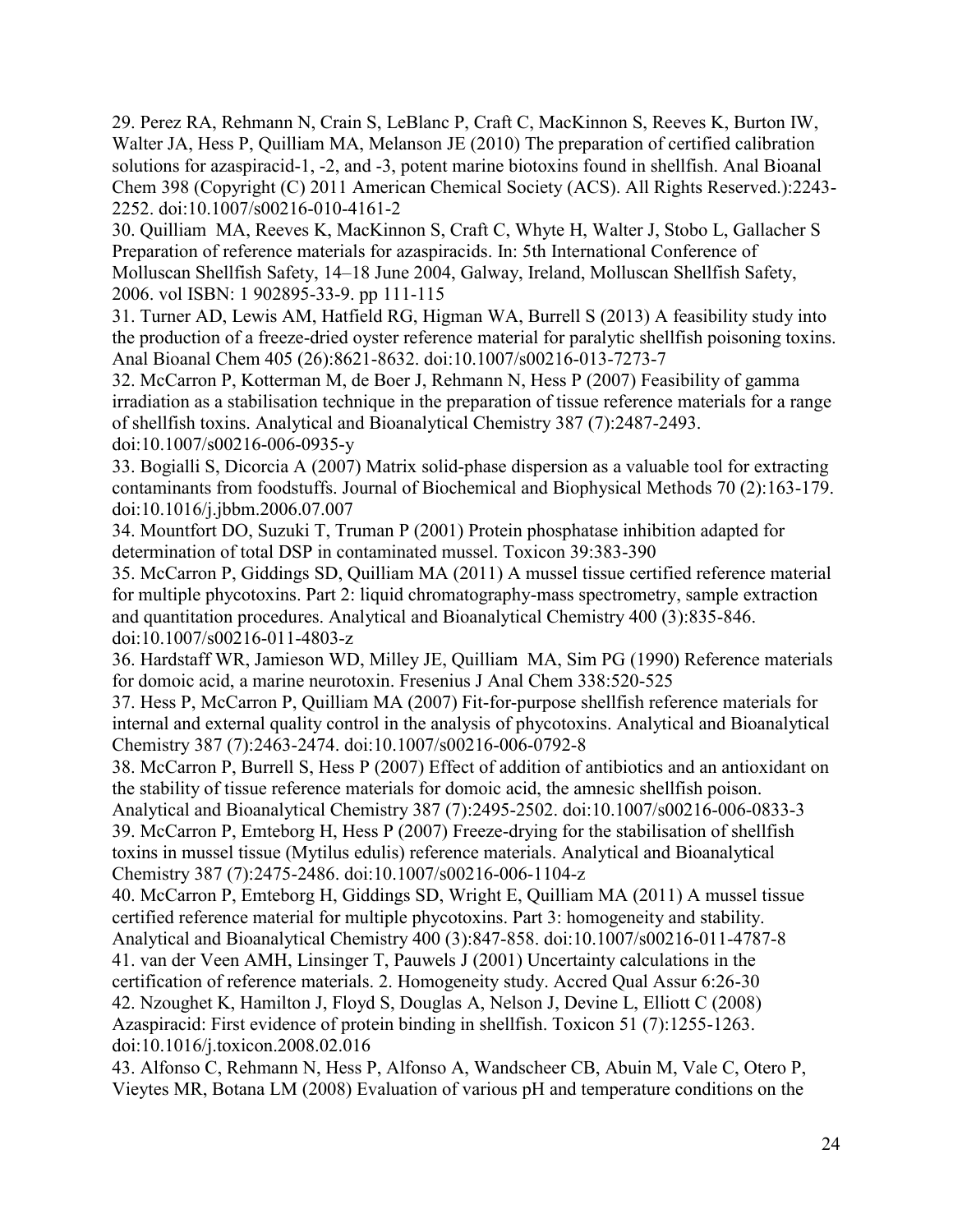stability of azaspiracids and their importance in preparative isolation and toxicological studies. Anal Chem 80 (24):9672-9680. doi:10.1021/ac801506d

10.1021/ac801506d [pii]

<span id="page-26-0"></span>44. Barker S (2007) Matrix solid phase dispersion (MSPD)☆. Journal of Biochemical and Biophysical Methods 70 (2):151-162. doi:10.1016/j.jbbm.2006.06.005

<span id="page-26-1"></span>45. Kilcoyne J, Fux E (2010) Strategies for the elimination of matrix effects in the liquid chromatography tandem mass spectrometry analysis of the lipophilic toxins okadaic acid and azaspiracid-1 in molluscan shellfish. Journal of Chromatography A 1217 (45):7123-7130. doi:DOI: 10.1016/j.chroma.2010.09.020

<span id="page-26-2"></span>46. Fux E, Rode D, Bire R, Hess P (2008) Approaches to the evaluation of matrix effects in the liquid chromatography-mass spectrometry (LC-MS) analysis of three regulated lipophilic toxin groups in mussel matrix (Mytilus edulis). Food Additives & Contaminants: Part A 25 (8):1024- 1032. doi:10.1080/02652030802008601

<span id="page-26-3"></span>47. Ito S, Tsukada K (2002) Matrix effect and correction by standard addition in quantitative liquid chromatographic-mass spectrometric analysis of diarrhetic shellfish poisoning toxins. J Chromatogr A 943 (1):39-46

<span id="page-26-4"></span>48. Gerssen A, Olst EHW, Mulder PPJ, Boer J (2010) In-house validation of a liquid chromatography tandem mass spectrometry method for the analysis of lipophilic marine toxins in shellfish using matrix-matched calibration. Analytical and Bioanalytical Chemistry 397 (7):3079-3088. doi:10.1007/s00216-010-3886-2

<span id="page-26-5"></span>49. Kilcoyne J, McCarron P, Twiner MJ, Nulty C, Crain S, Quilliam MA, Rise F, Wilkins AL, Miles CO (2014) Epimers of azaspiracids: Isolation, structural elucidation, relative LC-MS response, and in vitro toxicity of 37-epi-azaspiracid-1. Chem Res Toxicol 27 (4):587-600. doi:10.1021/tx400434b

<span id="page-26-6"></span>50. Ihnat M (1998) A synopsis of different approaches to the certification of reference materials. Fresenius J Anal Chem 360:308-311

<span id="page-26-7"></span>51. Burton IW, Quilliam MA, Walter JA (2005) Quantitative 1H NMR with External Standards:  Use in Preparation of Calibration Solutions for Algal Toxins and Other Natural Products. Analytical Chemistry 77 (10):3123-3131. doi:10.1021/ac048385h

<span id="page-26-8"></span>52. ISO-guide-35 (2006) Reference materials - general statistics and principles for certification. REMCO.

<span id="page-26-9"></span>53. BIPM, IEC, IFCC, ISO, IUPAC, IUPAP, OIML (1995) Guide to the expression of uncertainty in measurement, 1st edition. International Organisation for Standardisation (ISO). Geneva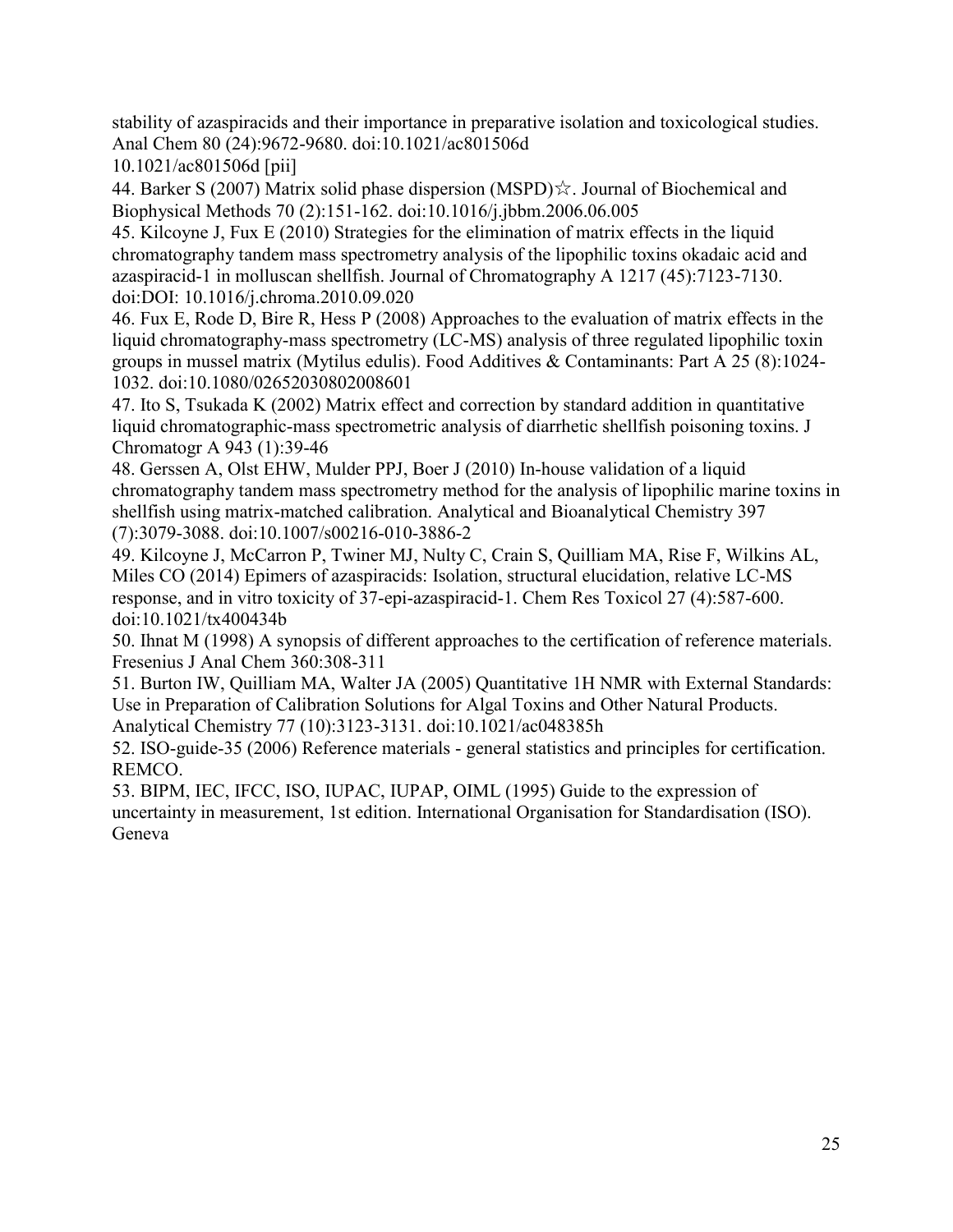# **Tables**

**Table 1.** Relative concentrations of AZA1-3 monitored in the stability study on CRM–AZA-Mus. Values are expressed relative to day 0 samples that had been stored at the reference condition (−80°C)

|             | Time point<br>(days) | $-12^{\circ}C$ | $+4^\circ$ C | $+20^{\circ}$ C | $+37^{\circ}$ C |
|-------------|----------------------|----------------|--------------|-----------------|-----------------|
|             | 14                   | 1.03(0.05)     | 1.05(0.03)   | 1.01(0.02)      | 0.98(0.07)      |
| <b>AZA1</b> | 67                   | 0.98(0.09)     | 1.06(0.07)   | 0.97(0.09)      | 0.92(0.13)      |
|             | 144                  | 1.02(0.05)     | 0.97(0.10)   | 1.02(0.01)      | 0.86(0.01)      |
|             | 267                  | 1.00(0.02)     | 1.01(0.02)   | 1.00(0.07)      | 0.87(0.09)      |
|             | 14                   | 1.03(0.05)     | 1.05(0.07)   | 1.03(0.01)      | 0.99(0.08)      |
|             | 67                   | 0.98(0.11)     | 1.06(0.04)   | 0.98(0.10)      | 0.92(0.08)      |
| AZA2        | 144                  | 1.05(0.06)     | 1.00(0.13)   | 1.03(0.03)      | 0.87(0.06)      |
|             | 267                  | 0.97(0.08)     | 1.01(0.01)   | 1.04(0.09)      | 0.93(0.11)      |
|             | 14                   | 1.01(0.05)     | 1.04(0.03)   | 1.00(0.01)      | 0.78(0.09)      |
|             | 67                   | 0.99(0.04)     | 1.03(0.03)   | 0.96(0.03)      | 0.26(0.01)      |
| AZA3        | 144                  | 0.99(0.03)     | 1.03(0.01)   | 0.90(0.01)      | 0.09(0.01)      |
|             | 267                  | 1.01(0.02)     | 1.05(0.08)   | 0.71(0.04)      | 0.07(0.03)      |

Numbers in parentheses are standard deviations (SD, n=3)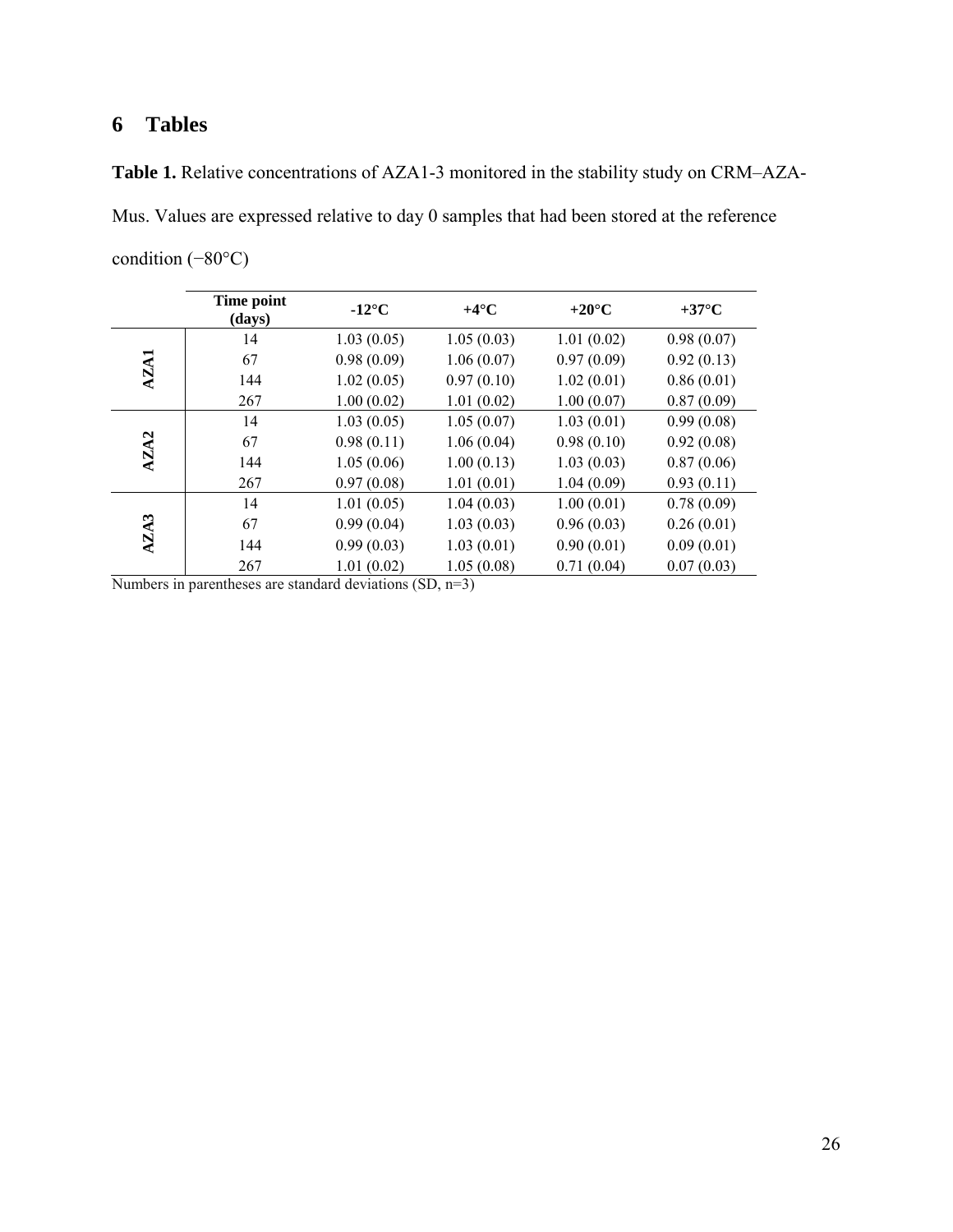**Table 2.** Concentrations (mg/kg) of AZAs in CRM-AZA-Mus determined in certification exercises. Concentrations are a sum of the main AZA compound and its C37 epimer.

| Method                                                | Calibration                                                  | AZA1<br>AZA <sub>2</sub> |       | AZA3  |
|-------------------------------------------------------|--------------------------------------------------------------|--------------------------|-------|-------|
|                                                       | Standard addition                                            | 1.184                    |       | 0.225 |
| SE extraction<br>& Standard<br>Addition               | External calibration                                         | 0.895                    | 0.233 | 0.188 |
|                                                       | % difference                                                 | 24.4                     | 18.1  | 16.3  |
|                                                       | Matrix calibrants                                            | 1.132                    | 0.261 | 0.197 |
| $x$ traction $\&$<br>Calibration<br>Matched<br>Matrix | MeOH calibrants                                              | 0.92                     | 0.219 | 0.181 |
|                                                       | % difference                                                 | 18.7                     | 16.2  | 8.1   |
| standard and<br>noutcon<br>Addition<br>MSPL           | Standard addition                                            | 1.101                    | 0.28  | 0.202 |
|                                                       | External calibration                                         | 0.867                    | 0.228 | 0.179 |
|                                                       | % difference                                                 | 21.3                     | 18.4  | 11.5  |
|                                                       | Matrix calibrants                                            | 1.129                    | 0.284 | 0.212 |
|                                                       | Calibration<br>extraction<br>MeOH calibrants<br>% difference |                          | 0.229 | 0.195 |
|                                                       |                                                              |                          | 19.4  | 8.08  |

 **\***data not used in assignment of certified values for CRM-AZA-Mus in italics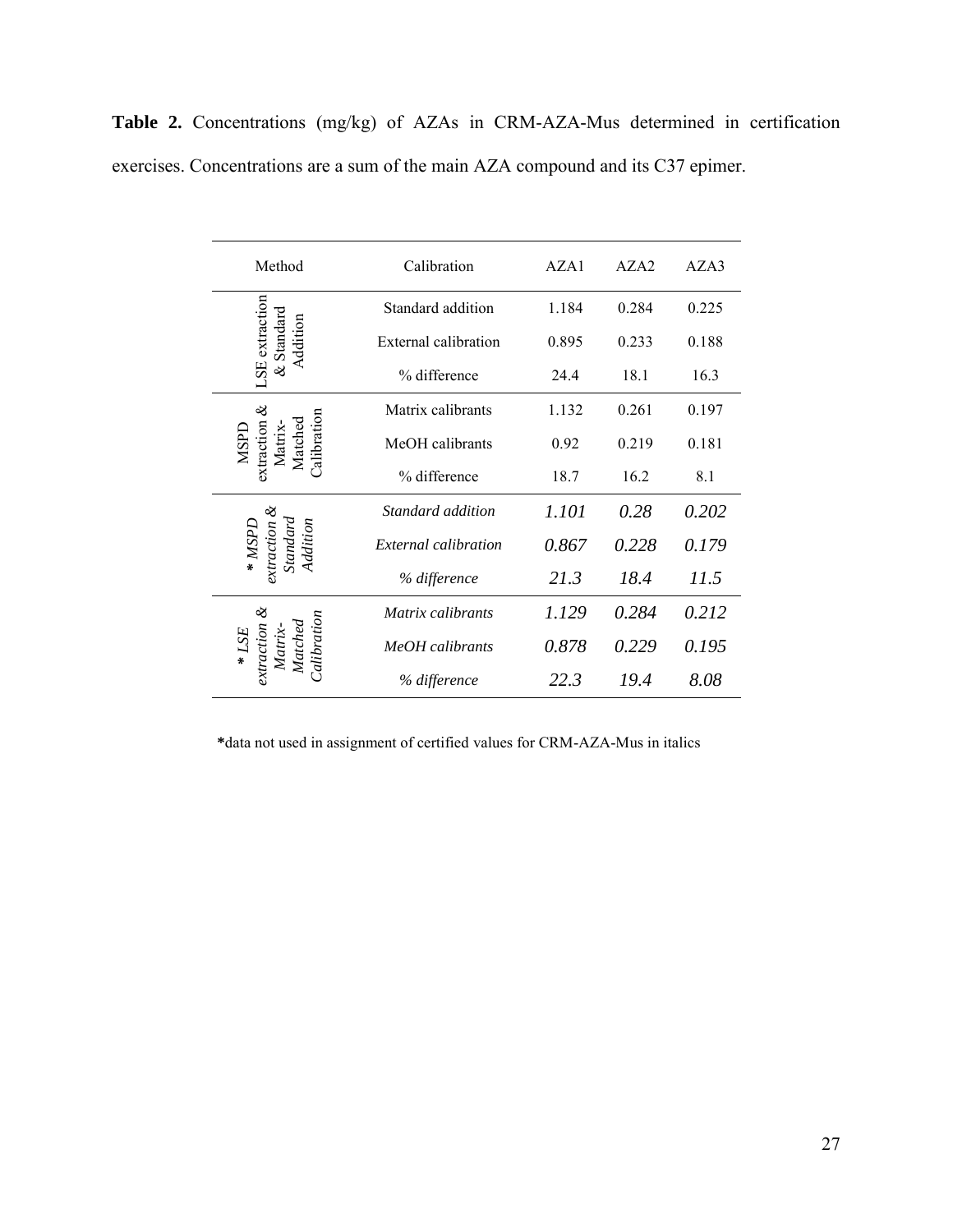**Table 3.** The certified values, estimated standard uncertainties for the individual components, and combined uncertainty estimates for AZA1, AZA2 and AZA3. Certified concentrations (mg/kg) taken from LSE standard addition data and MSPD matrix-matched calibration data are a sum of the main AZA compound and its C37 epimer.

|                              | A Z A 1 | AZA2  | AZA3  |
|------------------------------|---------|-------|-------|
| Certified values (mg/kg)     | 1.16    | 0.27  | 0.21  |
| Combined uncertainty $(k=2)$ | 0.09    | 0.02  | 0.02  |
| $\mu_{\rm char}$             | 0.029   | 0.008 | 0.009 |
| $\mu_{\text{homo}}$          | 0.04    | 0.006 | 0.007 |
| $\mu_{stab}$                 | 0.014   | 0.006 | 0.001 |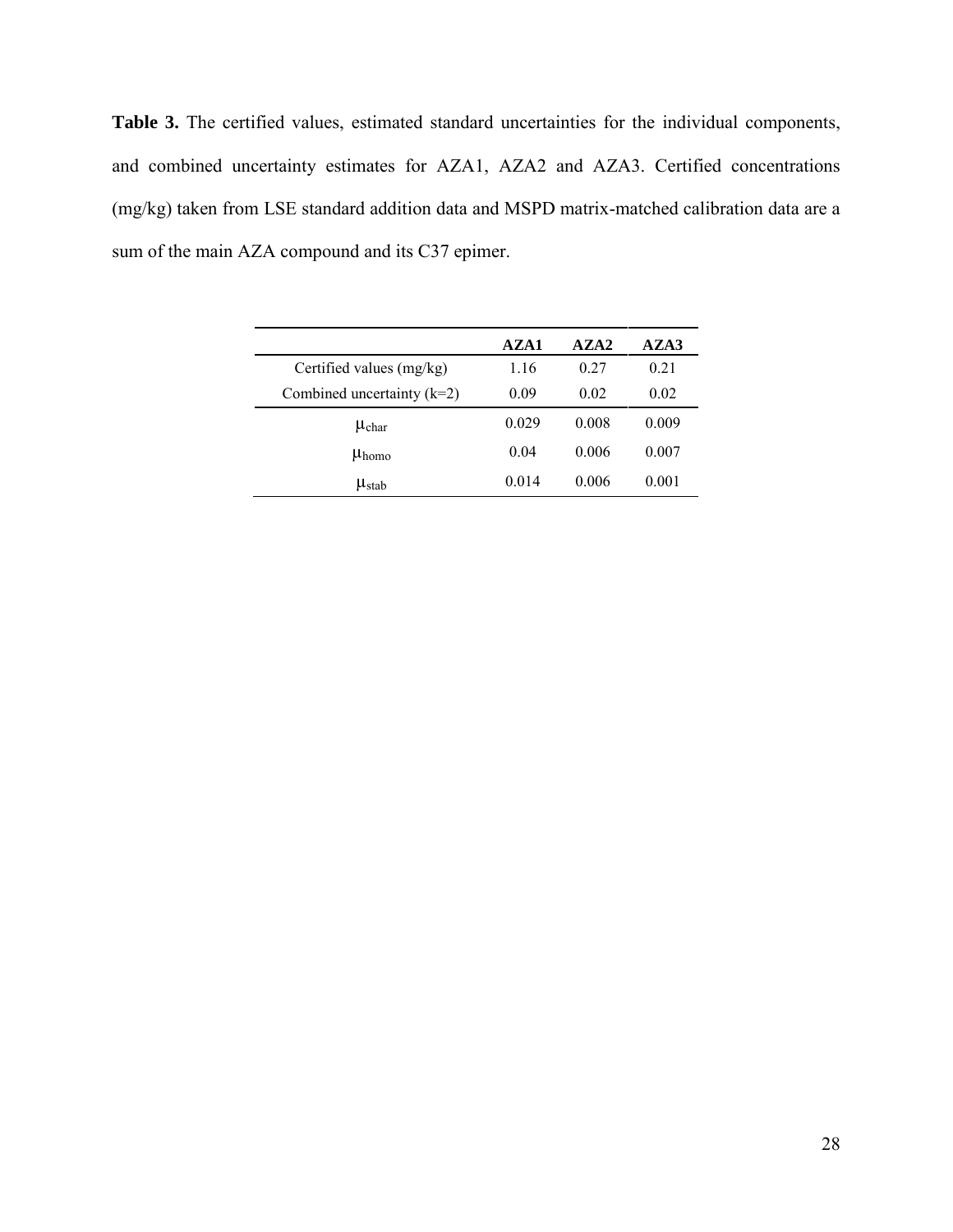**Table 4.** Information values for additional AZA analogues present in CRM-AZA-Mus and relative retention times

| Analog  | $[M+H]^+$ | RRT* | $mg/kg**$ |
|---------|-----------|------|-----------|
| AZA1    | 842.5     | 1.00 |           |
| A Z A 2 | 856.5     | 1.04 |           |
| A Z A 3 | 828.5     | 0.93 |           |
| AZAA    | 844.5     | 0.77 | 0.16      |
| AZA5    | 844.5     | 0.83 | 0.04      |
| AZAA    | 842.5     | 0.97 | 0.08      |
| A Z A 7 | 858.5     | 0.83 | 0.02      |
| AZA8    | 858.5     | 0.86 | 0.03      |
| AZA9    | 858.5     | 0.81 | 0.04      |
| AZA10   | 858.5     | 0.87 | 0.02      |

\* RRTs relating to AZA1 using LC-MS method 3.

\*\* Information values only: these concentrations are not certified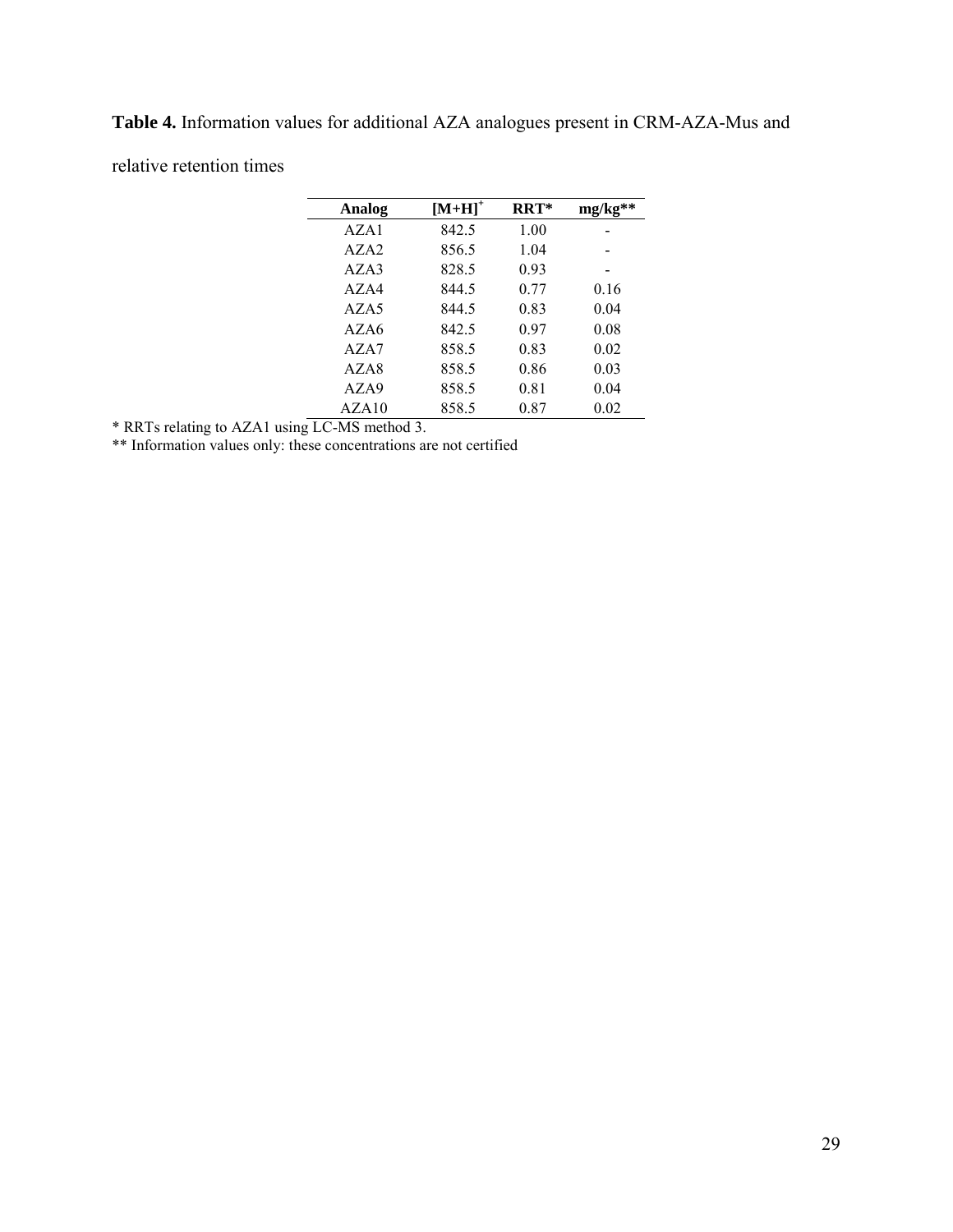| Toxin            | $[M+H]$ <sup>+</sup> | $mg/kg*$        |
|------------------|----------------------|-----------------|
| <b>OA</b>        | 805.5                | $0.08(0.13)$ ** |
| DTX <sub>2</sub> | 805.5                | $0.01(0.01)$ ** |
| SPX C            | 706.5                | 0.01            |
| YTX              | 1143.5               | 0.01            |
| 13-desMe-SPX C   | 692.5                | trace           |

**Table 5.** Information values for other lipophilic toxins in CRM-AZA-Mus.

\* These concentrations are not certified

\*\* Values in parentheses are total amounts of OA and DTX2 determined following base hydrolysis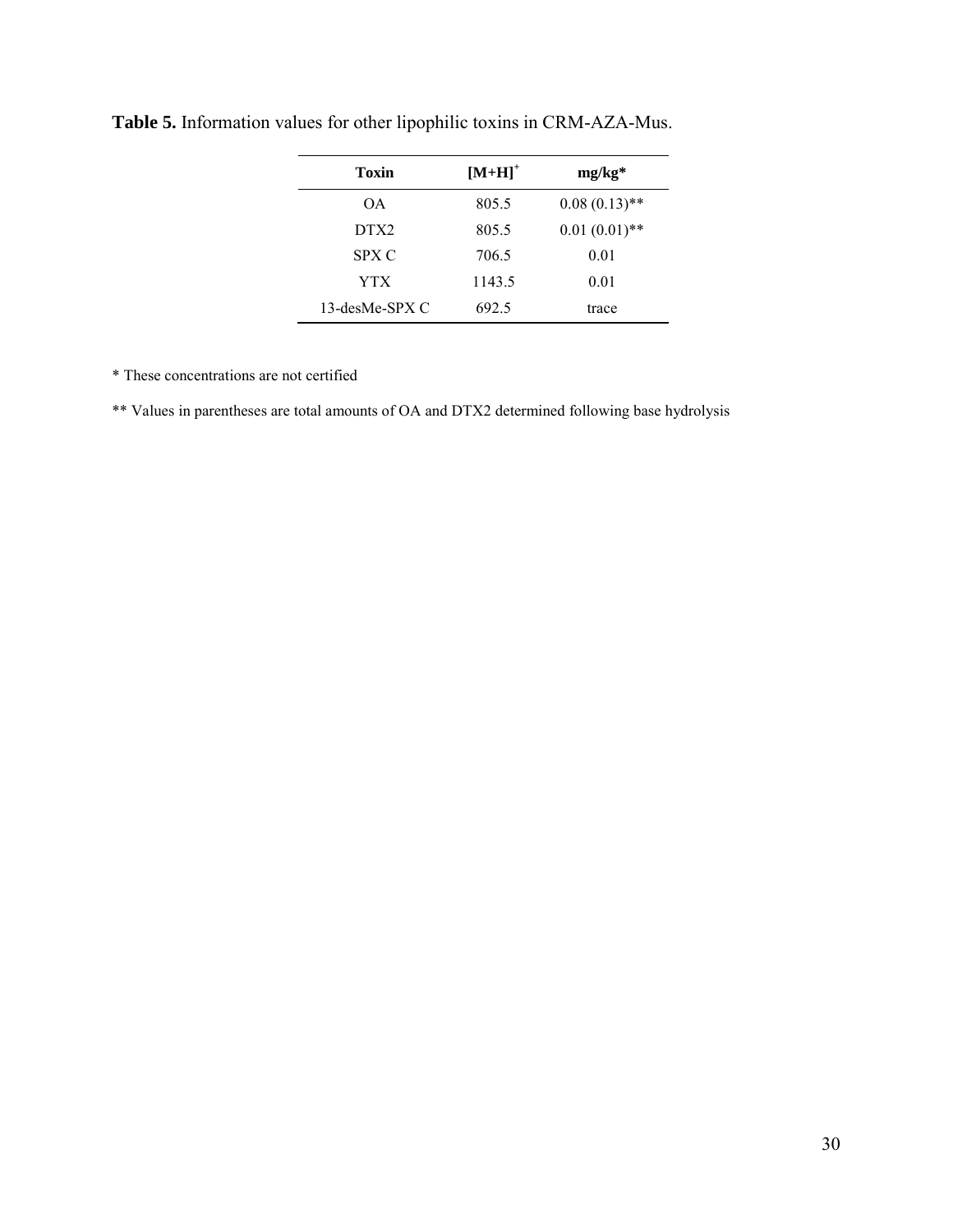# **7 Figure Captions**

Fig. 1. Structure and  $m/z$  values for the  $[M+H]$ <sup>+</sup> ions of selected AZA analogues

**Fig. 2.** Schematic of CRM-AZA-Mus preparation, bottling and stabilization process.

**Fig. 3.** Concentrations of AZA1-3 measured in aliquots (*n=3*) of uncooked mussel tissue after heating at different temperatures. Error bars shown represent ±1SD.

**Fig. 4**: LC-MS/MS chromatogram for AZA1-3 and AZA6 in CRM-AZA-Mus using neutral pH (A) and acidic pH (B) mobile phases, showing resolution and co-elution of 37-*epi*-AZAs, respectively.

**Fig. 5.** LC-MS/MS analysis for selected additional AZA analogs present in CRM-AZA-Mus.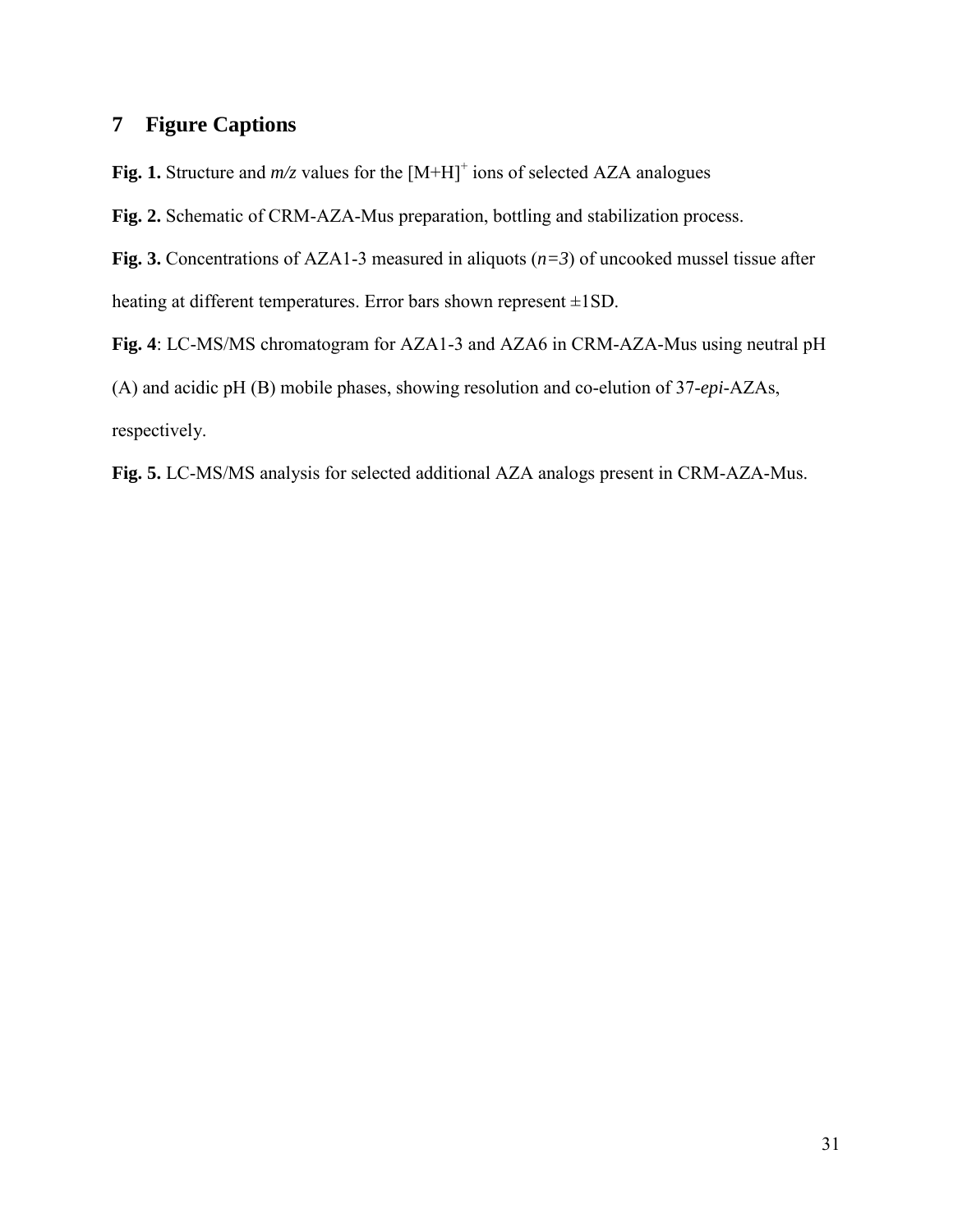| НO | O<br>$\mathsf{R}_1$ | н              | $R_2$           | Ĥ<br>C<br>Ĥ     | $\frac{R_4}{7}$<br>R <sub>3</sub> <sub>4</sub><br>ÖH <sup>ÖHO</sup> | HN<br>Н<br>$\iota_{\ell_{\ell_{\ell}}}$<br>'n<br>,0,<br>Ή<br>Ĥ | $\mathcal{P}_i$<br>t, |
|----|---------------------|----------------|-----------------|-----------------|---------------------------------------------------------------------|----------------------------------------------------------------|-----------------------|
|    |                     | $\mathbb{R}^1$ | $\mathbb{R}^2$  | $R^3$           | $R^4$                                                               | $[M+H]^+m/z$                                                   |                       |
|    | <b>AZA1</b>         | н              | н               | CH <sub>3</sub> | н                                                                   | 842.5                                                          |                       |
|    | AZA <sub>2</sub>    | н              | CH <sub>3</sub> | CH <sub>3</sub> | н                                                                   | 856.5                                                          |                       |
|    | AZA3                | н              | н               | н               | н                                                                   | 828.5                                                          |                       |
|    | AZA4                | OH             | н               | н               | н                                                                   | 844.5                                                          |                       |
|    | AZA5                | н              | н               | н               | OH                                                                  | 844.5                                                          |                       |
|    | AZA6                | н              | CH <sub>3</sub> | н               | н                                                                   | 842.5                                                          |                       |
|    | AZA7                | OH             | н               | CH <sub>3</sub> | н                                                                   | 858.5                                                          |                       |
|    | AZA8                | н              | н               | CH <sub>3</sub> | OН                                                                  | 858.5                                                          |                       |
|    | AZA9                | OН             | CH <sub>3</sub> | н               | н                                                                   | 858.5                                                          |                       |
|    | AZA10               | н              | CH <sub>3</sub> | н               | OH                                                                  | 858.5                                                          |                       |

**Fig. 1.**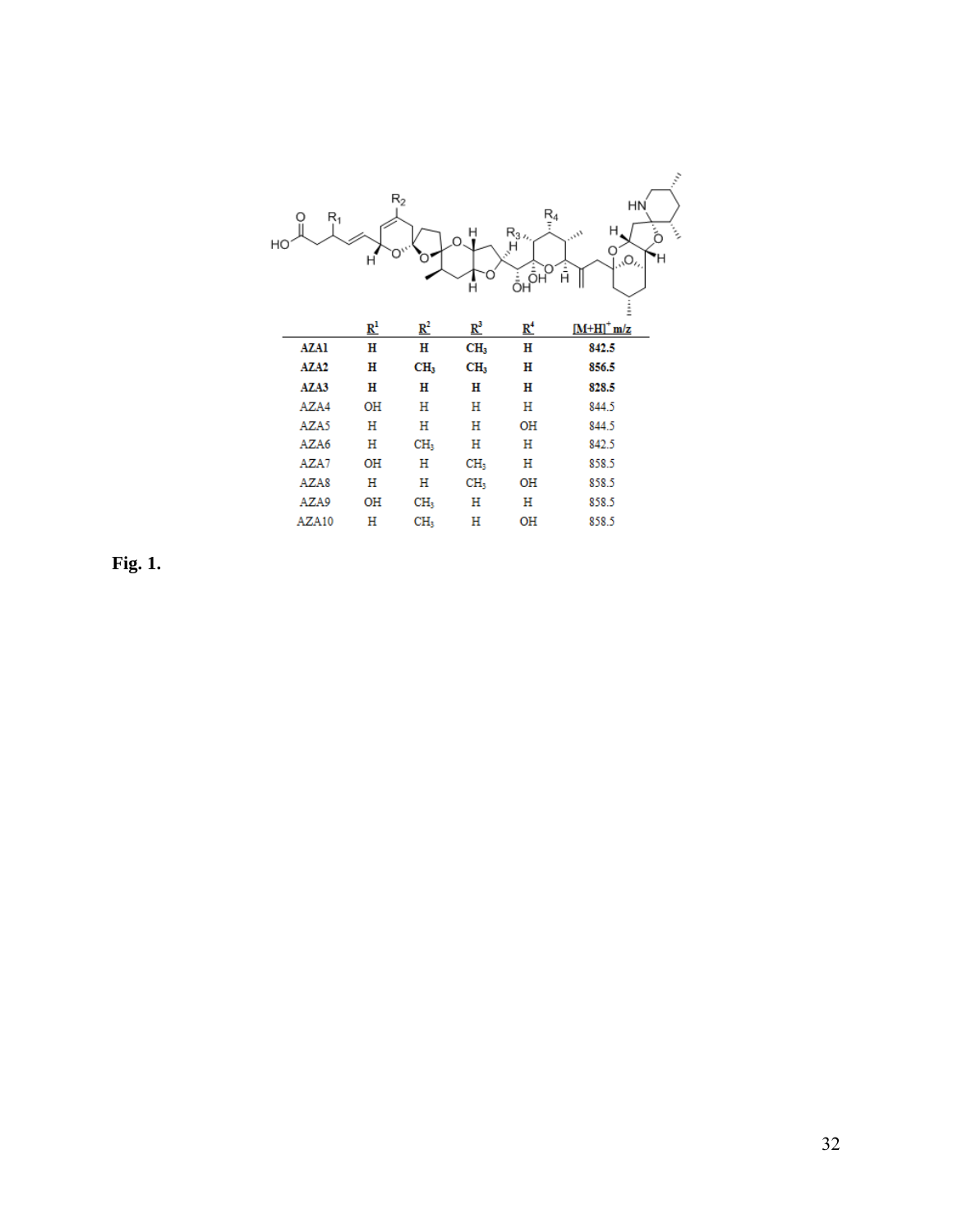

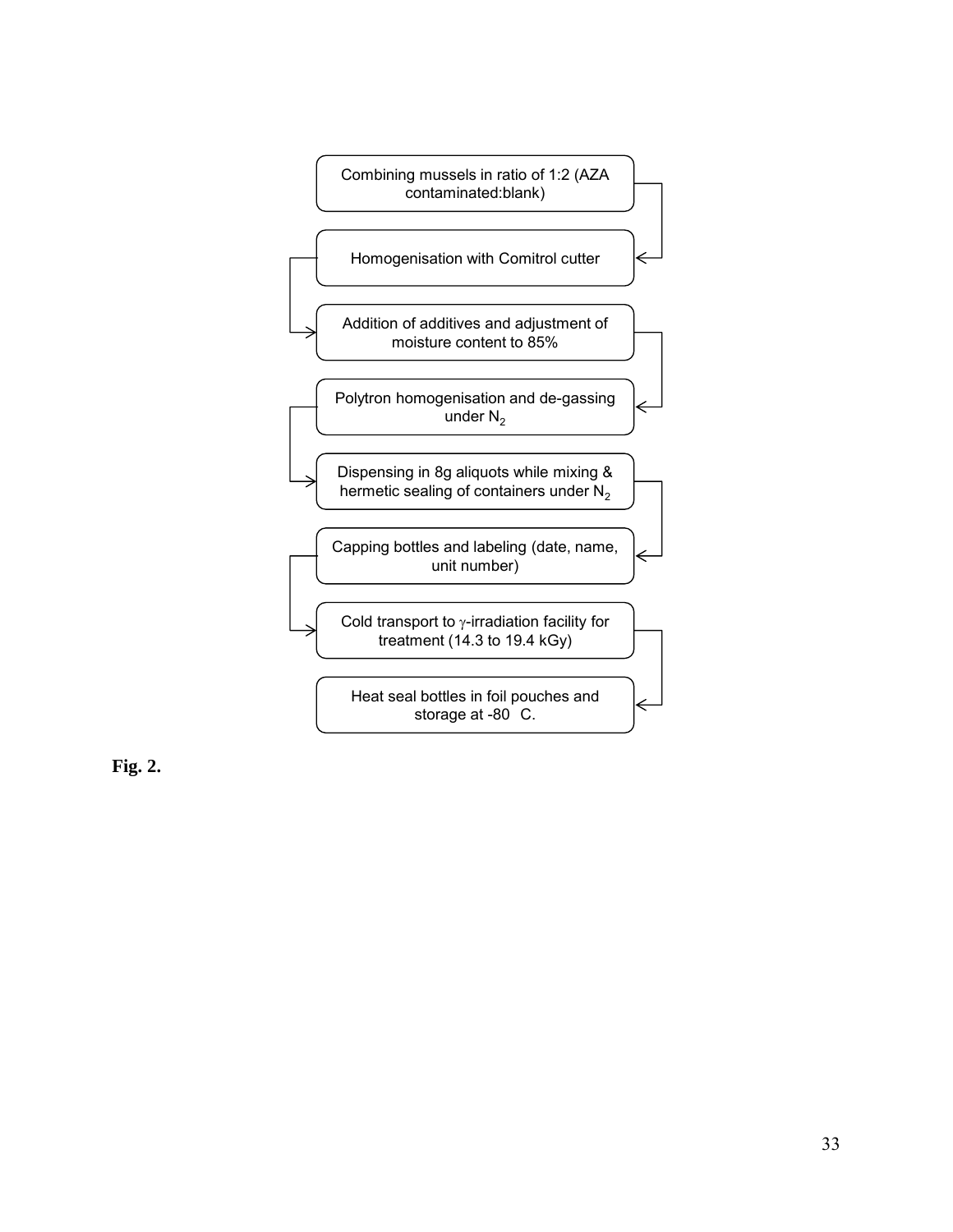

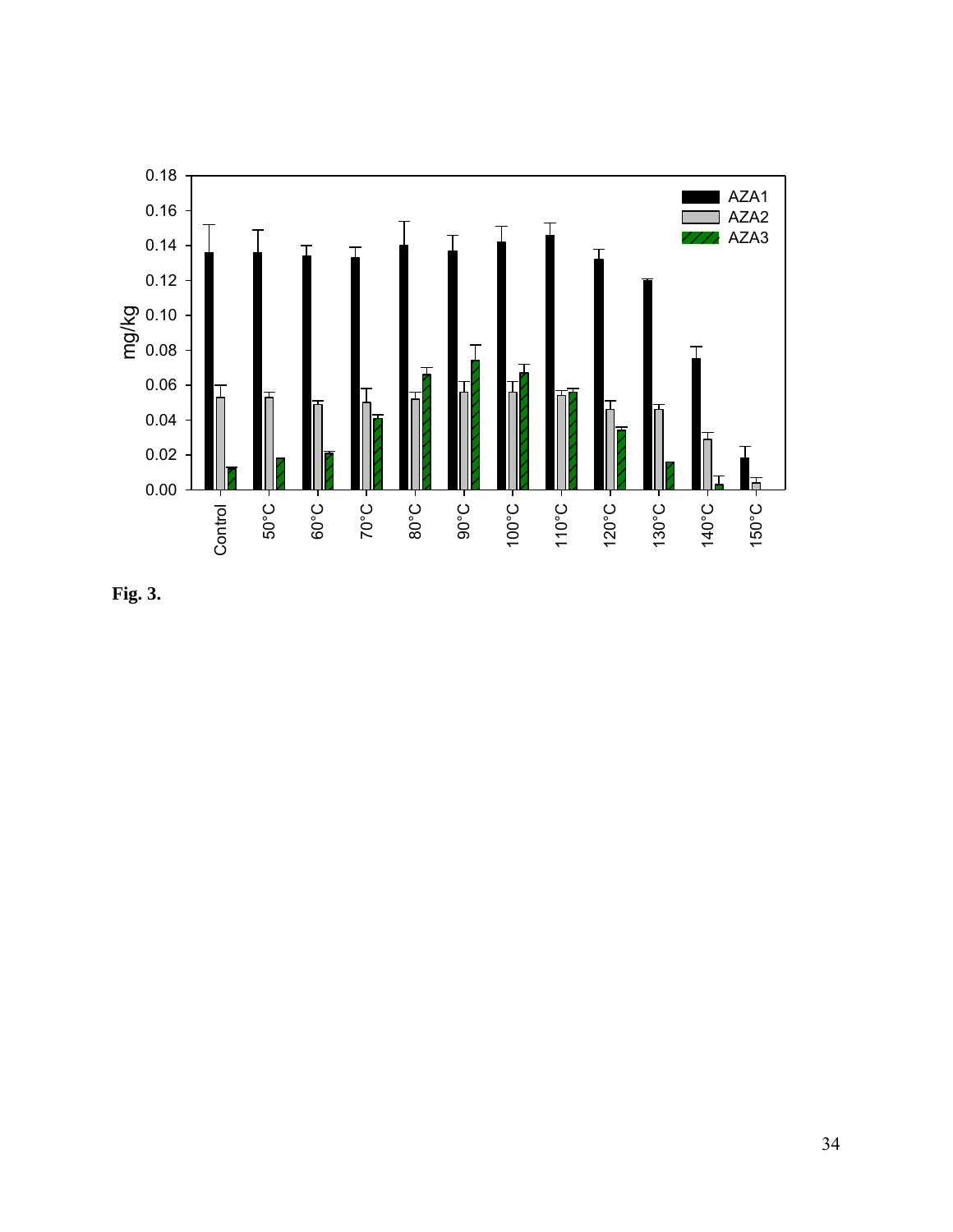